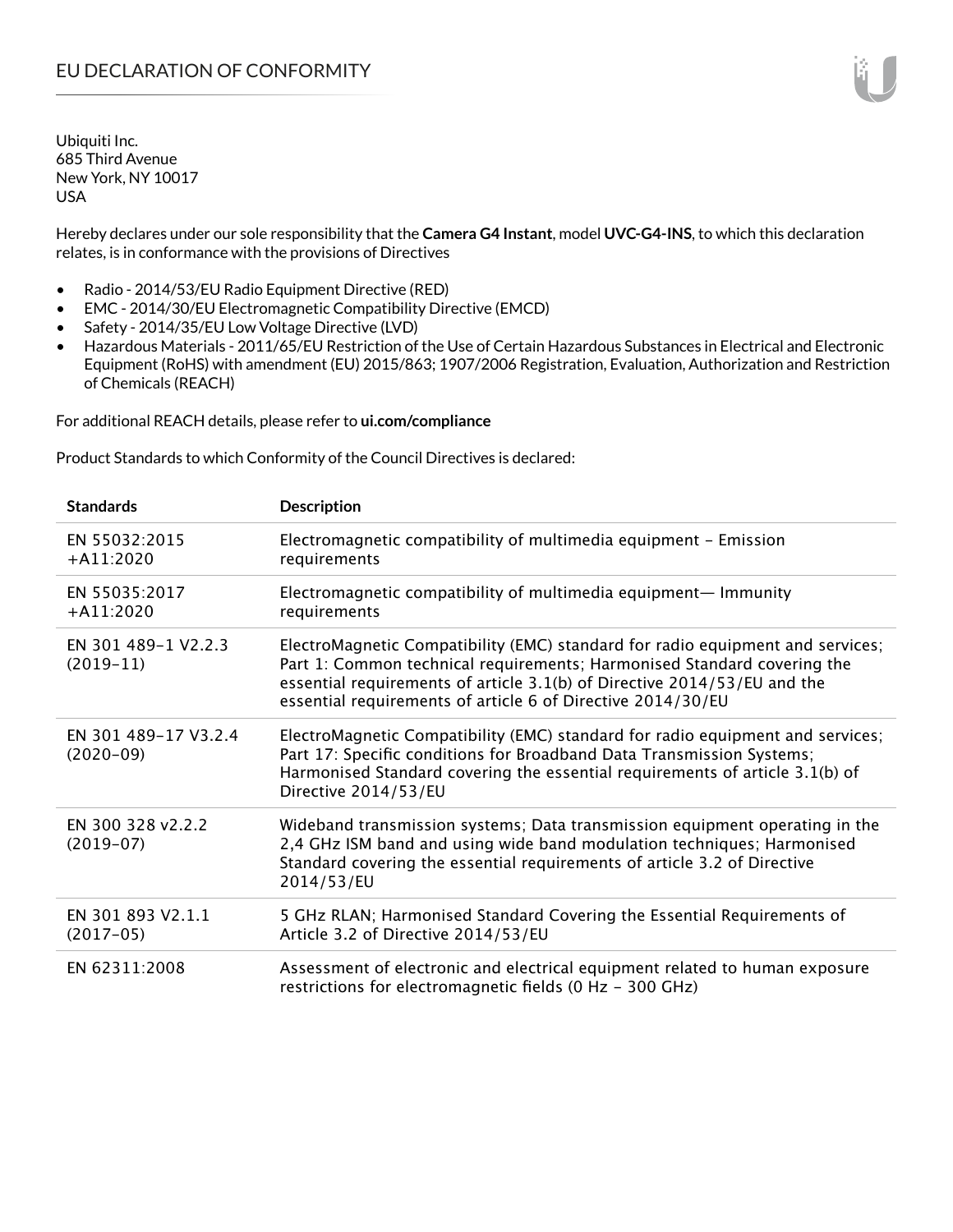| <b>Standards</b>               | <b>Description</b>                                                                               |
|--------------------------------|--------------------------------------------------------------------------------------------------|
| EN 62368-1:2014<br>$+A11:2017$ | Audio/video, information and communication technology equipment – Part 1:<br>Safety requirements |
| <b>CE Marking</b>              | C E                                                                                              |

Mark Feil<br>Mark Feil

Compliance Manager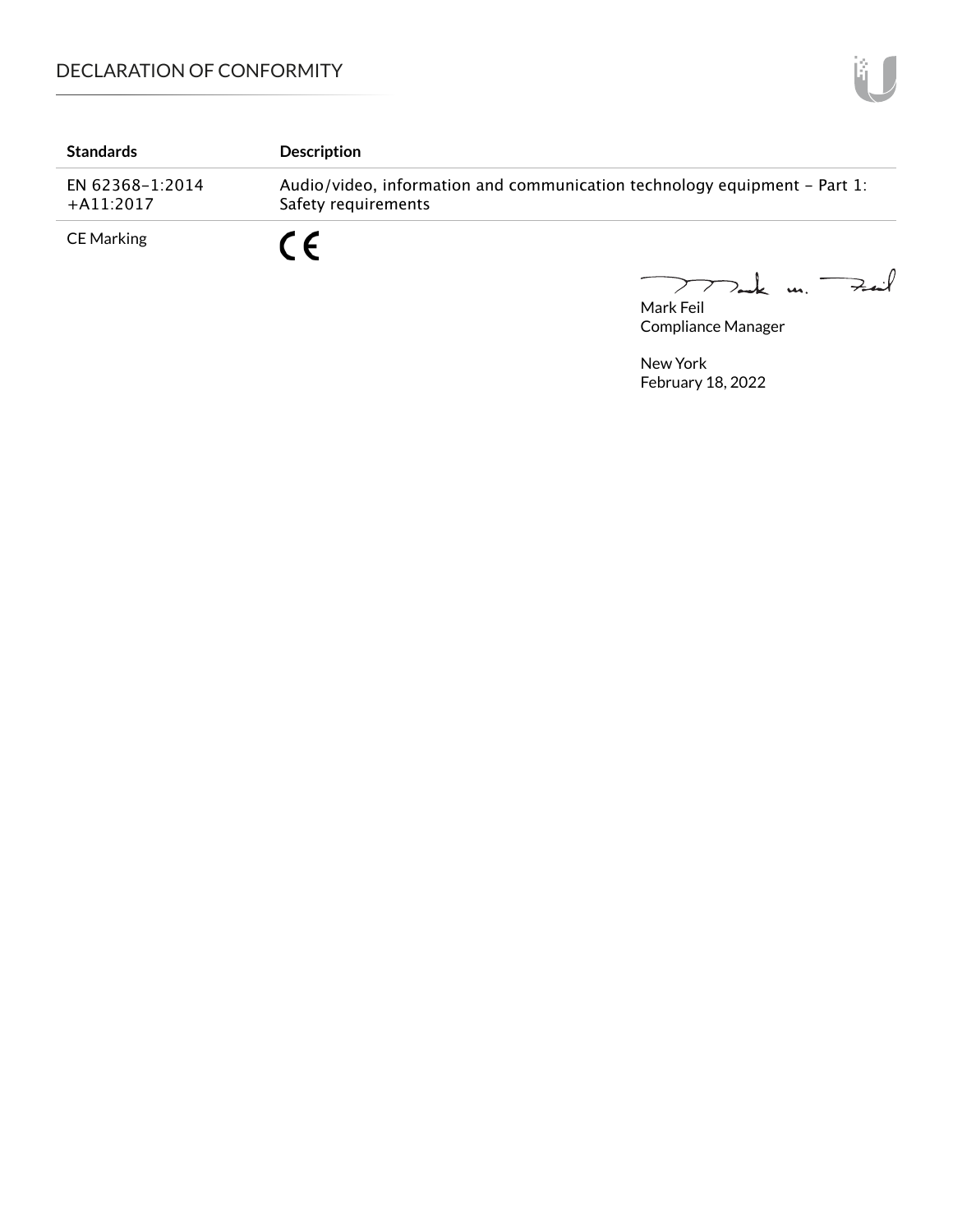# **UVC-G4-INS**

#### **български** [Bulgarian]

С настоящото Ubiquiti декларира, че това устройство UVC-G4-INS е в съответствие със съществените изисквания и други приложими разпоредби на Директиви 2014/53/EC, 2014/30/ЕС, 2014/35/ЕС.

#### **Hrvatski** [Croatian]

Ubiquiti ovim putem izjavljuje da je ovaj uređaj UVC-G4-INS sukladan osnovnim zahtjevima i ostalim bitnim odredbama Direktiva 2014/53/EU, 2014/30/EU, 2014/35/EU.

### **Čeština** [Czech]

Ubiquiti tímto prohlašuje, že toto UVC-G4-INS zařízení, je ve shodě se základními požadavky a dalšími příslušnými ustanoveními směrnic 2014/53/EU, 2014/30/EU, 2014/35/EU.

#### **Dansk** [Danish]

Hermed, Ubiquiti, erklærer at denne UVC-G4-INS enhed, er i overensstemmelse med de væsentlige krav og øvrige relevante krav i direktiver 2014/53/EU, 2014/30/EU, 2014/35/EU.

### **Nederlands** [Dutch]

Hierbij verklaart Ubiquiti, dat deze UVC-G4-INS apparaat, in overeenstemming is met de essentiële eisen en de andere relevante bepalingen van richtlijnen 2014/53/EU, 2014/30/EU, 2014/35/EU.

#### **English**

Hereby, Ubiquiti, declares that this UVC-G4-INS device, is in compliance with the essential requirements and other relevant provisions of Directives 2014/53/EU, 2014/30/EU, 2014/35/EU.

#### **Eesti keel** [Estonian]

Käesolevaga Ubiquiti kinnitab, et antud UVC-G4-INS seade, on vastavus olulistele nõuetele ja teistele asjakohastele sätetele direktiivide 2014/53/EL, 2014/30/EL, 2014/35/EL.

#### **Suomi** [Finnish]

Täten Ubiquiti vakuuttaa, että tämä UVC-G4-INS laite, on yhdenmukainen olennaisten vaatimusten ja muiden sitä koskevien direktiivien 2014/53/EU, 2014/30/EU, 2014/35/EU.

### **Français** [French]

Par la présente Ubiquiti déclare que l'appareil UVC-G4-INS, est conforme aux exigences essentielles et aux autres dispositions pertinentes des directives 2014/53/UE, 2014/30/UE, 2014/35/UE.

### **Deutsch** [German]

Hiermit erklärt Ubiquiti, dass sich dieses UVC-G4-INS Gerät, in Übereinstimmung mit den grundlegenden Anforderungen und den anderen relevanten Vorschriften der Richtlinien 2014/53/EU, 2014/30/EU, 2014/35/EU befindet.

### **Ελληνικά** [Greek]

Δια του παρόντος, Ubiquiti, δηλώνει ότι αυτή η συσκευή UVC-G4-INS, είναι σε συμμόρφωση με τις βασικές απαιτήσεις και τις λοιπές σχετικές διατάξεις των οδηγιών 2014/53/EE, 2014/30/EE, 2014/35/EE.

### **Magyar** [Hungarian]

Ezennel Ubiquiti kijelenti, hogy ez a UVC-G4-INS készülék megfelel az alapvető követelményeknek és más vonatkozó 2014/53/EU, 2014/30/EU, 2014/35/EU irányelvek rendelkezéseit.

### **Íslenska** [Icelandic]

Hér, Ubiquiti, því yfir að þetta UVC-G4-INS tæki er í samræmi við grunnkröfur og önnur viðeigandi ákvæði tilskipana 2014/53/ESB, 2014/30/ESB, 2014/35/ESB.

#### **Italiano** [Italian]

Con la presente, Ubiquiti, dichiara che questo dispositivo UVC-G4-INS, è conforme ai requisiti essenziali ed alle altre disposizioni pertinenti delle direttive 2014/53/UE, 2014/30/UE, 2014/35/UE.

#### **Latviešu valoda** [Latvian]

Ar šo, Ubiquiti, deklarē, ka UVC-G4-INS ierīce, ir saskaņā ar būtiskajām prasībām un citiem attiecīgiem noteikumiem Direktīvās 2014/53/ES, 2014/30/ES, 2014/35/ES.

#### **Lietuvių kalba** [Lithuanian]

Ubiquiti deklaruoja, kad šis UVC-G4-INS įrenginys atitinka esminius reikalavimus ir kitas 2014/53/ES, 2014/30/ES, 2014/35/ES Direktyvų nuostatas.

#### **Malti** [Maltese]

Hawnhekk, Ubiquiti, tiddikjara li dan il-mezz UVC-G4-INS huwa konformi mar-rekwiżiti essenzjali u dispożizzjonijiet rilevanti oħrajn ta 'Direttivi 2014/53/UE, 2014/30/UE, 2014/35/UE.

#### **Norsk** [Norwegian]

Herved Ubiquiti, erklærer at denne UVC-G4-INS enheten, er i samsvar med de grunnleggende kravene og andre relevante bestemmelser i direktivene 2014/53/EU, 2014/30/EU, 2014/35/EU.

#### **Polski** [Polish]

Niniejszym, Ubiquiti, oświadcza, że urządzenie UVC-G4-INS, jest zgodny z zasadniczymi wymaganiami oraz pozostałymi stosownymi postanowieniami Dyrektyw 2014/53/UE, 2014/30/UE, 2014/35/UE.

#### **Português** [Portuguese]

Ubiquiti declara que este dispositivo UVC-G4-INS, está conforme com os requisitos essenciais e outras disposições das Directivas 2014/53/UE, 2014/30/UE, 2014/35/UE.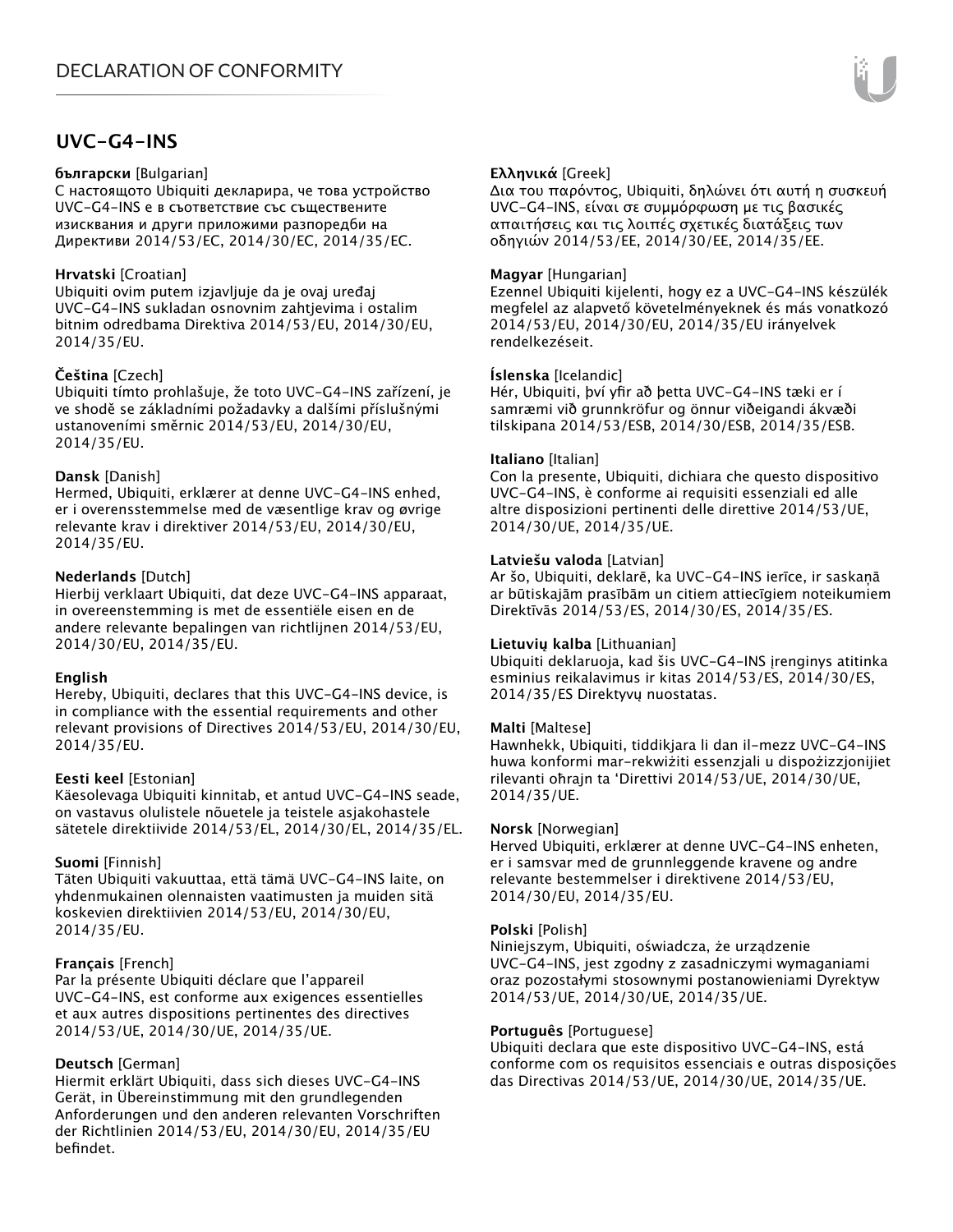#### **Română** [Romanian]

Prin prezenta, Ubiquiti declară că acest dispozitiv UVC-G4-INS este în conformitate cu cerințele esențiale și alte prevederi relevante ale Directivelor 2014/53/UE, 2014/30/UE, 2014/35/UE.

#### **Slovenčina** [Slovak]

Týmto Ubiquiti, prehlasuje, že toto UVC-G4-INS zariadenie, je v súlade so základnými požiadavkami a ďalšími relevantnými ustanoveniami smernice 2014/53/EÚ, 2014/30/EÚ, 2014/35/EÚ.

#### **Slovenščina** [Slovenian]

Družba Ubiquiti izjavlja, da je naprava UVC-G4-INS v skladu z obveznimi zahtevami in drugimi ustreznimi določbami direktiv 2014/53/EU, 2014/30/EU in 2014/35/EU.

#### **Español** [Spanish]

Por medio de la presente Ubiquiti declara que este dispositivo UVC-G4-INS, cumple con los requisitos esenciales y cualesquiera otras disposiciones aplicables o exigibles de las Directivas 2014/53/UE, 2014/30/UE, 2014/35/UE.

#### **Svenska** [Swedish]

Härmed Ubiquiti, intygar att denna UVC-G4-INS enhet är i överensstämmelse med de väsentliga egenskapskrav och övriga relevanta bestämmelser som framgår av direktiven 2014/53/EU, 2014/30/EU, 2014/35/EU.

#### **Accessories**:

https://www.ui.com/products/#default https://www.ui.com/products/#accessories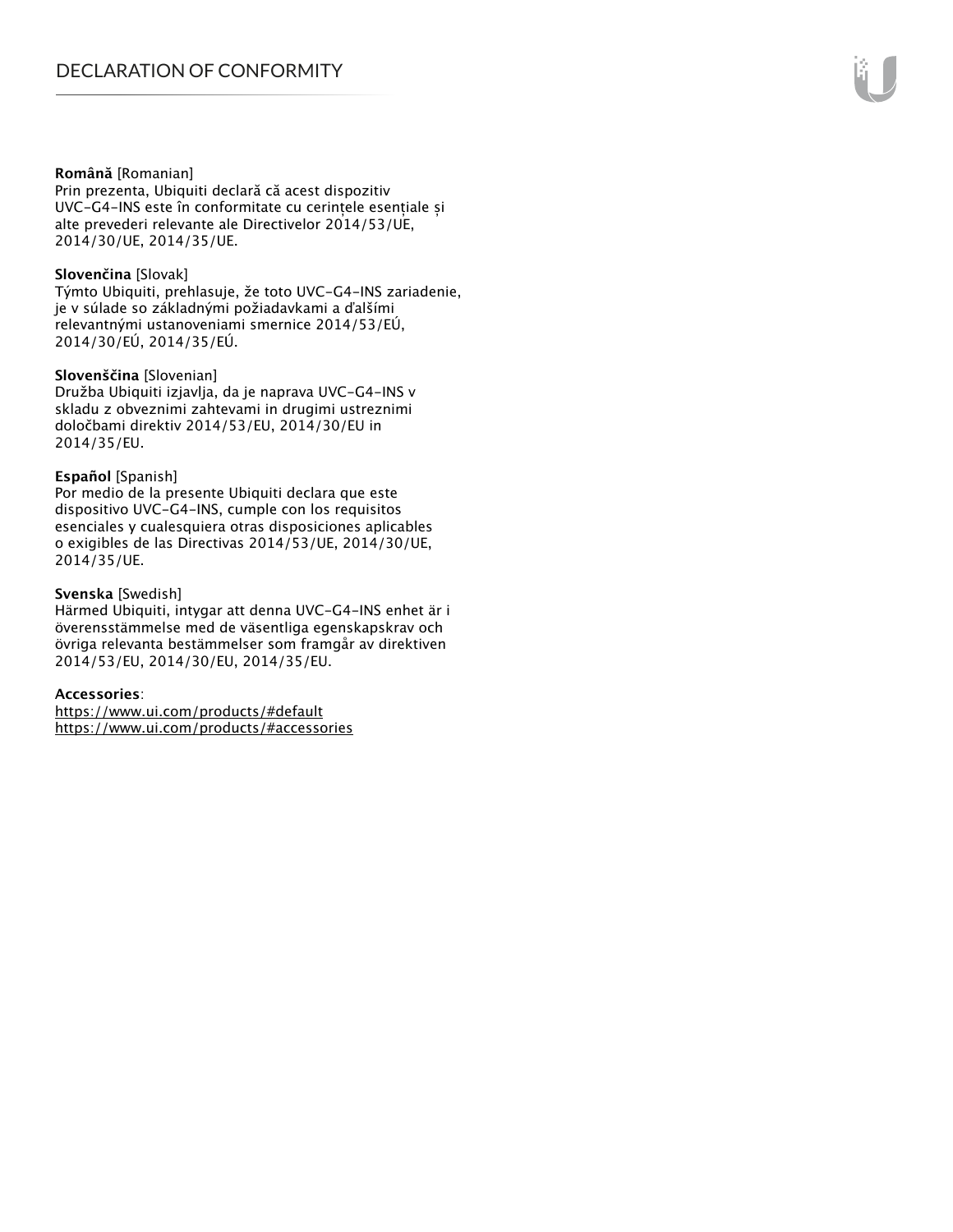Hereby declares under our sole responsibility that the **Camera G4 Instant**, model **UVC-G4-INS**, to which this declaration relates, is in conformance with the provisions of UK Regulations

- Radio Equipment Regulations 2017
- Electromagnetic Compatibility Regulations 2016
- Electrical Equipment (Safety) Regulations 2016
- Hazardous Materials The Restriction of the Use of Certain Hazardous Substances in Electrical and Electronic Equipment Regulations 2012; 1907/2006 Registration, Evaluation, Authorization and Restriction of Chemicals (REACH)

For additional REACH details, please refer to **ui.com/compliance**

Product Standards to which Conformity of the Council Directives is declared:

| <b>Standards</b>                    | <b>Description</b>                                                                                                                                                                                                                                                                                   |
|-------------------------------------|------------------------------------------------------------------------------------------------------------------------------------------------------------------------------------------------------------------------------------------------------------------------------------------------------|
| EN 55032:2015<br>$+$ A11:2020       | Electromagnetic compatibility of multimedia equipment - Emission require-<br>ments                                                                                                                                                                                                                   |
| EN 55035:2017<br>$+A11:2020$        | Electromagnetic compatibility of multimedia equipment— Immunity<br>requirements                                                                                                                                                                                                                      |
| EN 301 489-1 V2.2.3<br>$(2019-11)$  | ElectroMagnetic Compatibility (EMC) standard for radio equipment and services;<br>Part 1: Common technical requirements; Harmonised Standard covering the<br>essential requirements of article 3.1(b) of Directive 2014/53/EU and the<br>essential requirements of article 6 of Directive 2014/30/EU |
| EN 301 489-17 V3.2.4<br>$(2020-09)$ | ElectroMagnetic Compatibility (EMC) standard for radio equipment and ser-<br>vices; Part 17: Specific conditions for Broadband Data Transmission Systems;<br>Harmonised Standard covering the essential requirements of article 3.1(b) of<br>Directive 2014/53/EU                                    |
| EN 300 328 v2.2.2<br>$(2019-07)$    | Wideband transmission systems; Data transmission equipment operating in<br>the 2,4 GHz ISM band and using wide band modulation techniques; Harmon-<br>ised Standard covering the essential requirements of article 3.2 of Directive<br>2014/53/EU                                                    |
| EN 301 893 V2.1.1<br>$(2017-05)$    | 5 GHz RLAN; Harmonised Standard Covering the Essential Requirements of<br>Article 3.2 of Directive 2014/53/EU                                                                                                                                                                                        |
| EN 62311:2008                       | Assessment of electronic and electrical equipment related to human exposure<br>restrictions for electromagnetic fields (0 Hz - 300 GHz)                                                                                                                                                              |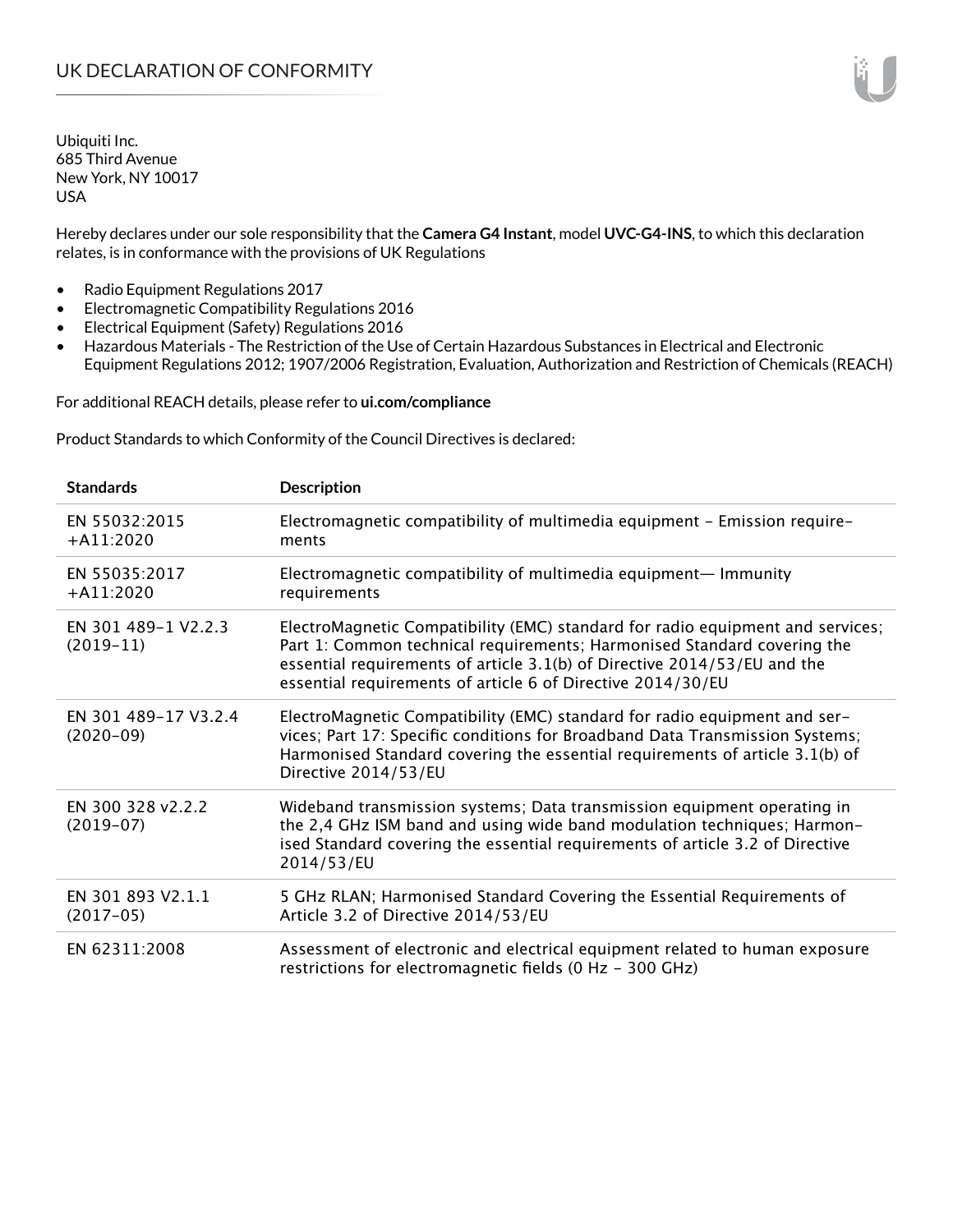| <b>Standards</b>               | <b>Description</b>                                                                               |
|--------------------------------|--------------------------------------------------------------------------------------------------|
| EN 62368-1:2014<br>$+A11:2017$ | Audio/video, information and communication technology equipment - Part 1:<br>Safety requirements |
| <b>UKCA Marking</b>            | JK                                                                                               |

mak m. Fail

Mark Feil Compliance Manager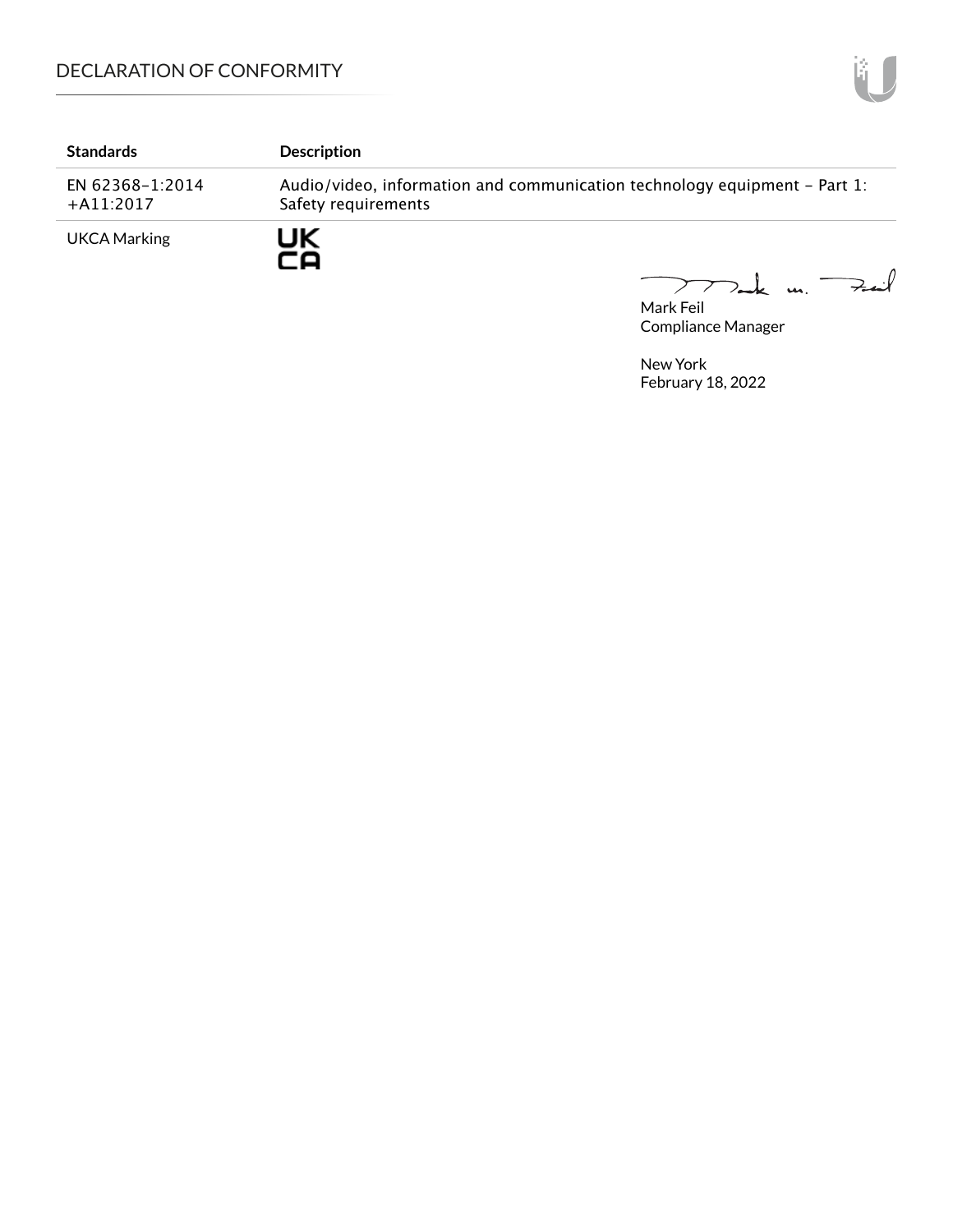Con la presente dichiara sotto la propria esclusiva responsabilità che l' **Camera G4 Instant**, modello **UVC-G4-INS**, a cui si riferisce la presente dichiarazione, è conforme alle disposizioni delle Direttive

- Radio 2014/53/EU Direttiva sulle apparecchiature radio (RED)
- EMC -2014/30/UE Direttiva sulla Compatibilità Elettromagnetica (EMCD)
- Sicurezza -2014/35/UE Direttiva sulla Bassa Tensione (LVD)
- Materiali Pericolosi -2011/65/UE Restrizione dell'uso di alcune Sostanze Pericolose nelle Apparecchiature Elettriche ed Elettroniche (RoHS) con emendamento (UE) 2015/863; 1907/2006 Registrazione, Valutazione, Autorizzazione e Restrizione delle Sostanze Chimiche (REACH)

Per ulteriori dettagli sul REACH, fare riferimento a **ui.com/compliance**

| <b>Standard</b>                     | <b>Descrizione</b>                                                                                                                                                                                                                                                               |
|-------------------------------------|----------------------------------------------------------------------------------------------------------------------------------------------------------------------------------------------------------------------------------------------------------------------------------|
| EN 55032:2015<br>$+A11:2020$        | Compatibilità elettromagnetica delle apparecchiature multimediali —<br>Prescrizioni di Emissione                                                                                                                                                                                 |
| EN 55035:2017<br>$+A11:2020$        | Compatibilità elettromagnetica per apparecchiature multimediali — Requisiti di<br>immunità                                                                                                                                                                                       |
| EN 301 489-1 V2.2.3<br>$(2019-11)$  | Compatibilità elettromagnetica e problematiche di spettro radio (ERM); Norma<br>di compatibilità elettromagnetica (EMC) per apparecchiature e servizi radio;<br>Parte 1: Requisiti tecnici comuni                                                                                |
| EN 301 489-17 V3.2.4<br>$(2020-09)$ | Norma di Compatibilità Elettromagnetica (EMC) per apparecchiature e servizi<br>radio; Parte 17: Condizioni specifiche per sistemi di trasmissione dati a banda<br>larga; Norma armonizzata relativa ai requisiti essenziali dell'articolo 3.1(b) della<br>direttiva 2014/53/UE   |
| EN 300 328 v2.2.2<br>$(2019-07)$    | Sistemi di trasmissione a banda larga; apparecchiature di trasmissione dati che<br>operano nella banda 2,4 GHz ISM e che utilizzano tecniche di modulazione a<br>banda larga; norma armonizzata relativa ai requisiti essenziali dell'articolo 3.2<br>della direttiva 2014/53/UE |
| EN 301 893 V2.1.1<br>$(2017-05)$    | 5 GHz RLAN; norma armonizzata che soddisfa i requisiti essenziali dell'articolo<br>3.2 della direttiva 2014/53/UE                                                                                                                                                                |
| EN 302 502 V2.1.1<br>$(2017-03)$    | Sistemi di Accesso Wireless (WAS); sistemi fissi di trasmissione dati a banda<br>larga a 5,8 GHz; norma armonizzata che soddisfa i requisiti essenziali<br>dell'articolo 3.2 della direttiva 2014/53/UE                                                                          |
| EN 62311:2008                       | Valutazione degli apparecchi elettronici ed elettrici in relazione ai limiti di base<br>per l'esposizione umana ai campi elettromagnetici (0 Hz - 300 GHz)                                                                                                                       |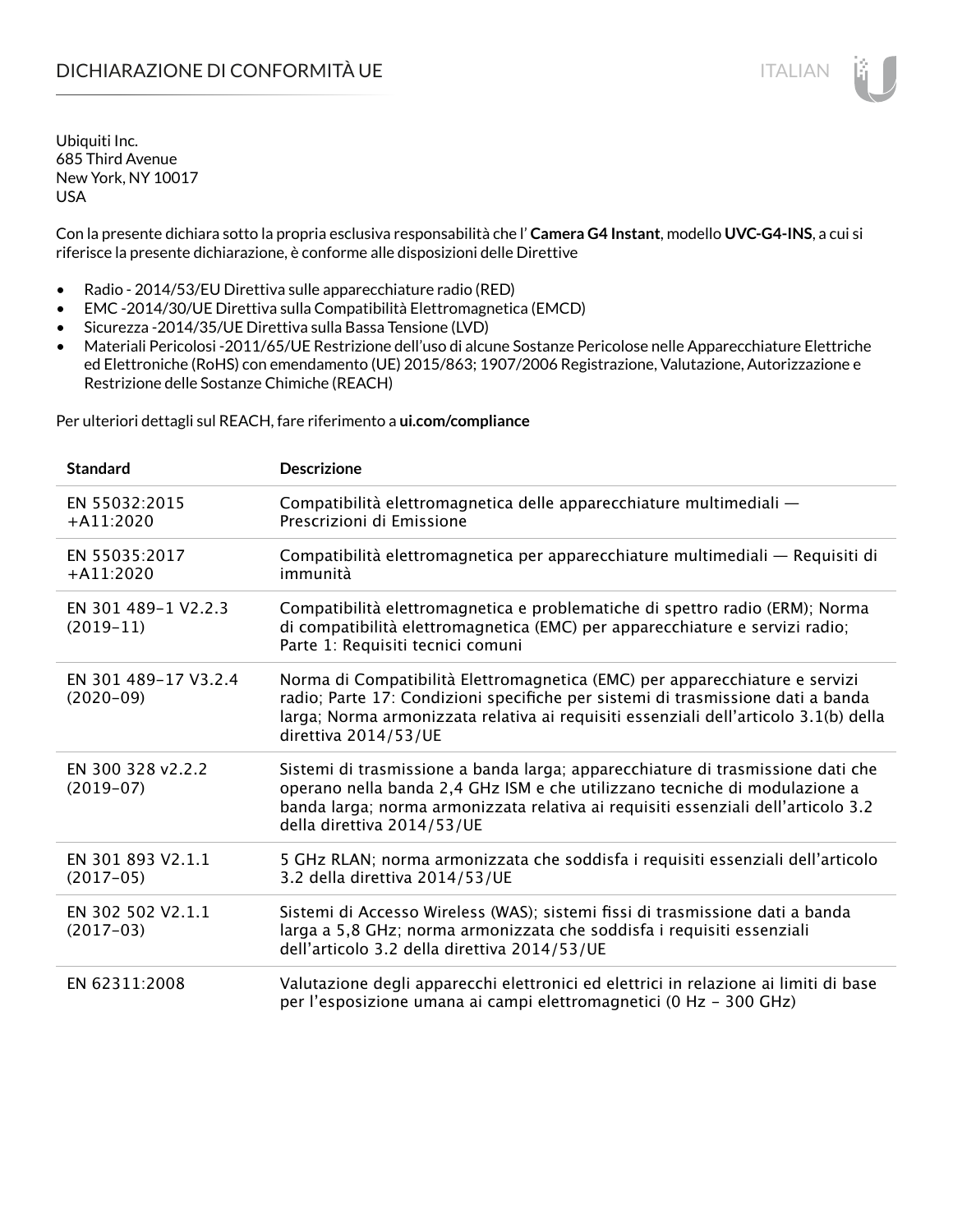

| <b>Standard</b>                 | <b>Descrizione</b>                                                                                                          |
|---------------------------------|-----------------------------------------------------------------------------------------------------------------------------|
| EN 62368-1:2014<br>$+$ A11:2017 | Apparecchiature per la tecnologia audio/video, dell'informazione e della<br>comunicazione - Parte 1: Requisiti di sicurezza |
| <b>CE Marking</b>               |                                                                                                                             |

Mark Feil u. <del>Zuil</del> 

Compliance Manager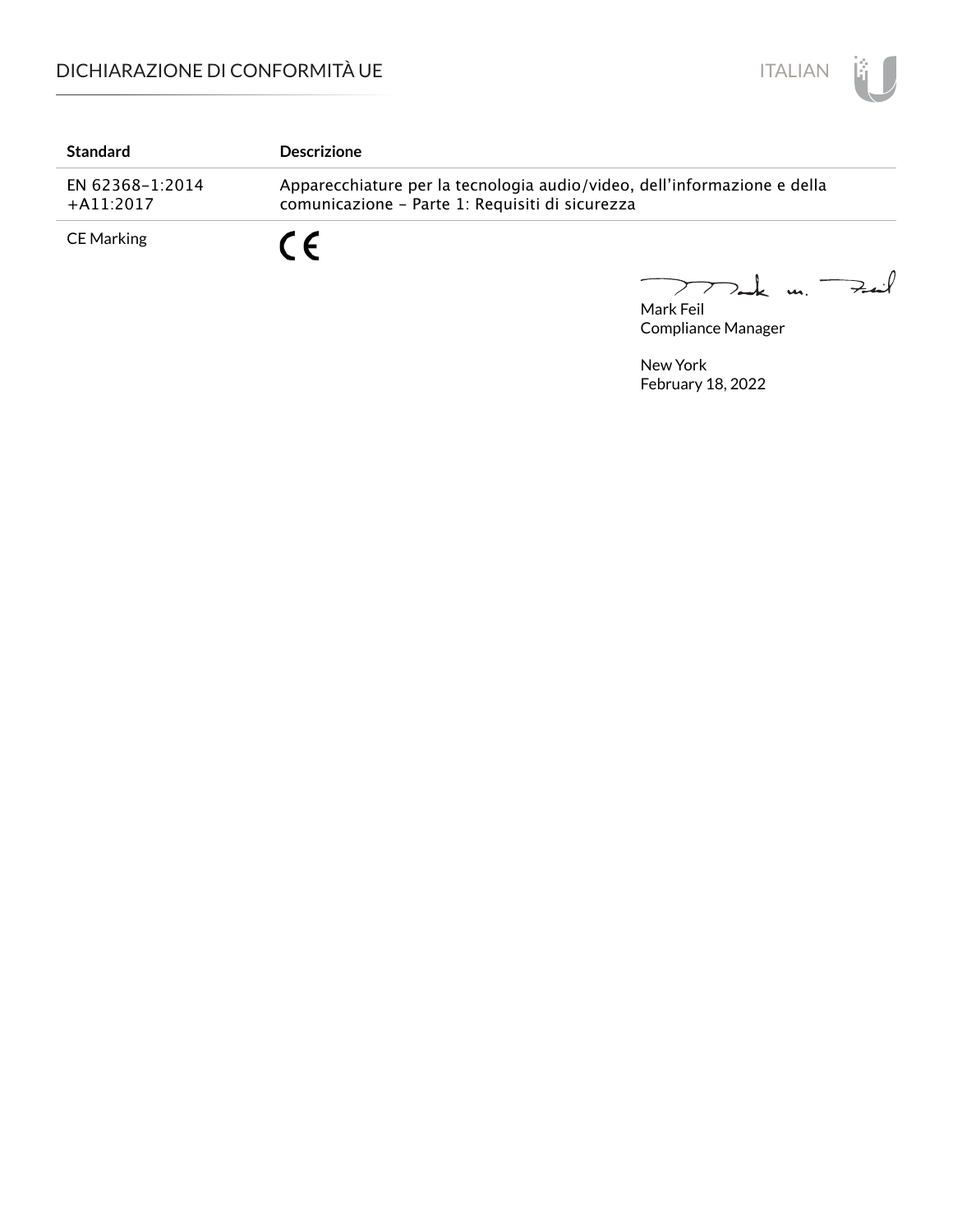# DÉCLARATION DE CONFORMITÉ UE FRENCH

Ubiquiti Inc. 685 Third Avenue New York, NY 10017 USA

Déclare par la présente, sous notre seule responsabilité, que l'**Camera G4 Instant**, modèle **UVC-G4-INS**, auquel se rapporte cette déclaration, est conforme aux dispositions des Directives

- Radio 2014/53/EU Directive sur les Équipements Radio (RED)
- EMC -2014/30/EU Directive sur la Compatibilité Electromagnétique (EMCD)
- Sécurité -2014/35/EU Directive sur la Basse Tension (LVD)
- Matières dangereuses -2011/65/UE Restriction de l'utilisation de Certaines Substances Dangereuses dans les Equipements Electriques et Electroniques (RoHS) avec amendement (EU) 2015/863 ; 1907/2006 Enregistrement, Evaluation, Autorisation et Restriction des Produits Chimiques (REACH)

Pour plus de détails sur le règlement REACH, veuillez consulter le site **ui.com/compliance**

| <b>Normes</b>                       | La description                                                                                                                                                                                                                                                                                                                         |
|-------------------------------------|----------------------------------------------------------------------------------------------------------------------------------------------------------------------------------------------------------------------------------------------------------------------------------------------------------------------------------------|
| EN 55032:2015<br>$+$ A11:2020       | Compatibilité électromagnétique des équipements multimédia — Exigences<br>d'émission                                                                                                                                                                                                                                                   |
| EN 55035:2017<br>$+A11:2020$        | Compatibilité électromagnétique des équipements multimédia - Exigences<br>d'immunité                                                                                                                                                                                                                                                   |
| EN 301 489-1 V2.2.3<br>$(2019-11)$  | Compatibilité électromagnétique et spectre radioélectrique (ERM) ; Norme de<br>compatibilité électromagnétique (CEM) pour les équipements de communication<br>radio et services ; Partie 1 : Exigences techniques communes                                                                                                             |
| EN 301 489-17 V3.2.4<br>$(2020-09)$ | Norme de compatibilité électromagnétique (CEM) concernant les équipements<br>de communication radio et services ; partie 17 : Exigences particulières<br>applicables aux systèmes de transmission de données à large bande ; norme<br>harmonisée couvrant les exigences essentielles de l'article 3.1(b) de la directive<br>2014/53/UE |
| EN 300 328 v2.2.2<br>$(2019-07)$    | Systèmes de transmission de données à large bande ; Matériel de transmission<br>de données fonctionnant dans la bande ISM à 2, 4 GHz et utilisant des<br>techniques de modulation à étalement du spectre ; Norme harmonisée couvrant<br>les exigences essentielles de l'article 3.2 de la directive 2014/53/UE.                        |
| EN 301 893 V2.1.1<br>$(2017-05)$    | RLAN de 5 GHz ; Norme harmonisée couvrant les exigences essentielles de<br>l'article 3.2 de la Directive 2014/53/EU                                                                                                                                                                                                                    |
| EN 62311:2008                       | Évaluation des équipements électroniques et électriques en relation avec les<br>restrictions d'exposition humaine pour les champs électromagnétiques (0 Hz -<br>300 GHz)                                                                                                                                                               |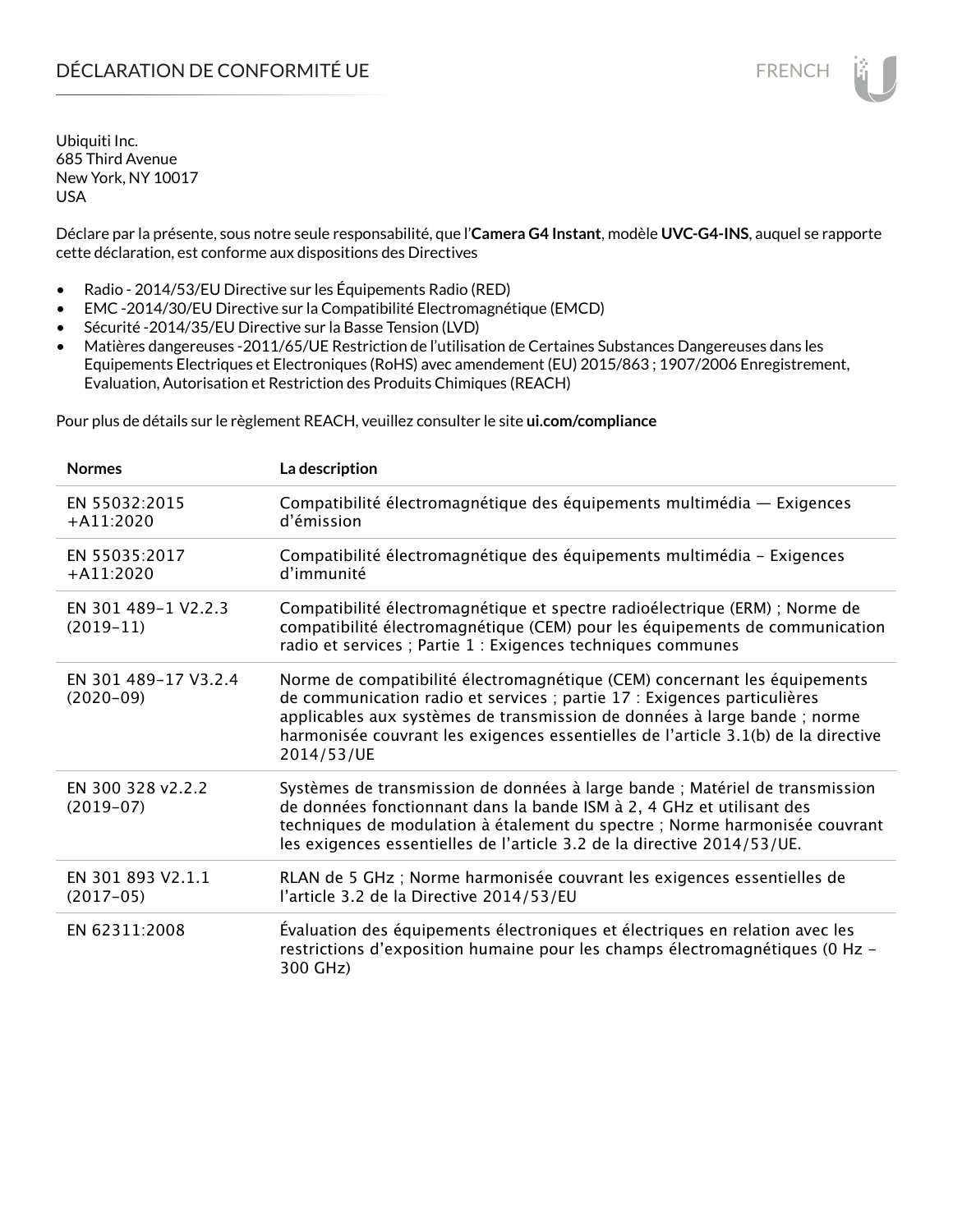

| <b>Normes</b>                   | <b>La description</b>                                                                                                        |
|---------------------------------|------------------------------------------------------------------------------------------------------------------------------|
| EN 62368-1:2014<br>$+$ A11:2017 | Equipements des technologies de l'audio/vidéo, de l'information et de la<br>communication - Partie 1 : exigences de sécurité |
| <b>CE Marking</b>               | $\epsilon$                                                                                                                   |

Mark Feil<br>Mark Feil 

Compliance Manager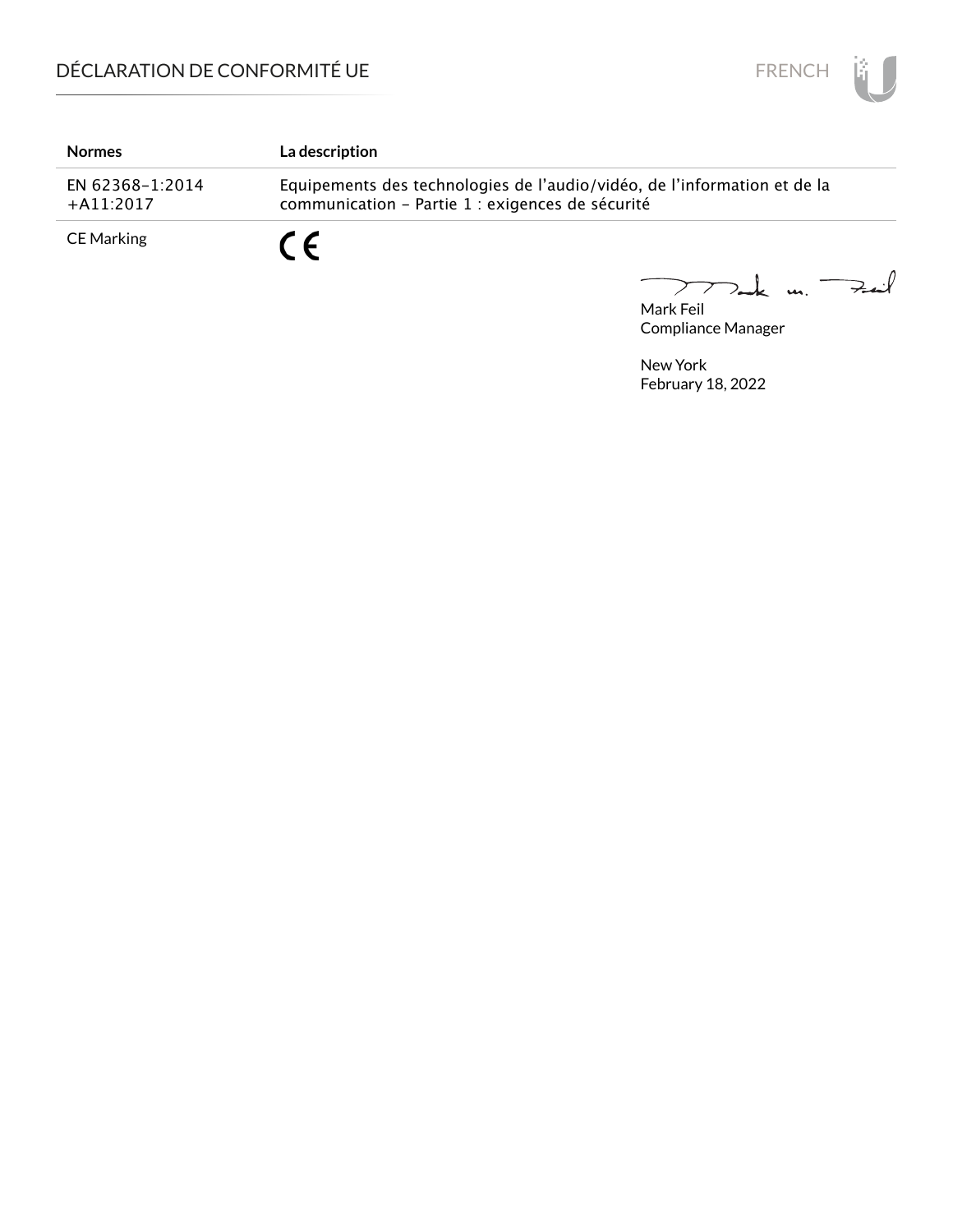Por la presente declaramos bajo nuestra exclusiva responsabilidad que el **Camera G4 Instant**, modelo **UVC-G4-INS**, al que se refiere esta declaración, es conforme con las disposiciones de las Directivas

- Radio 2014/53/EU Directiva de Equipos de Radio (RED)
- EMC -2014/30/Directiva de Compatibilidad Electromagnética de la UE (EMCD)
- Seguridad -2014/35/Directiva de Baja Tensión de la UE (LVD)
- Materiales Peligrosos -2011/65/UE Restricción de la Utilización de Determinadas Sustancias Peligrosas en Aparatos Eléctricos y Electrónicos (RoHS) con la enmienda (UE) 2015/863; 1907/2006 Registro, Evaluación, Autorización y Restricción de Sustancias Químicas (REACH)

Para más detalles sobre el REACH, consulte **ui.com/compliance**

| <b>Estándares</b>                   | Descripción                                                                                                                                                                                                                                                                                         |
|-------------------------------------|-----------------------------------------------------------------------------------------------------------------------------------------------------------------------------------------------------------------------------------------------------------------------------------------------------|
| EN 55032:2015<br>$+A11:2020$        | Compatibilidad electromagnética de equipos multimedia. Requisitos de emisión                                                                                                                                                                                                                        |
| EN 55035:2017<br>$+A11:2020$        | Compatibilidad electromagnética de equipos multimedia. Requisitos de<br>inmunidad                                                                                                                                                                                                                   |
| EN 301 489-1 V2.2.3<br>$(2019-11)$  | Cuestiones de Compatibilidad Electromagnética y Espectro de Radiofrecuencia<br>(ERM). Compatibilidad electromagnética (CEM): norma para equipos de radio y<br>servicios. Parte 1: Requisitos técnicos comunes                                                                                       |
| EN 301 489-17 V3.2.4<br>$(2020-09)$ | Norma de Compatibilidad Electromagnética (CEM) para equipos y servicios<br>radioeléctricos; Parte 17: Condiciones específicas para sistemas de transmisión<br>de datos de banda ancha; Norma armonizada que cubre los requisitos<br>esenciales del artículo 3.1.b) de la Directiva 2014/53/UE       |
| EN 300 328 v2.2.2<br>$(2019-07)$    | Sistemas de transmisión de datos de banda ancha; Equipos de transmisión<br>de datos, que funcionan en la banda ISM de 2,4 GHz y utilizan técnicas de<br>modulación de espectro ensanchado; Norma armonizada que cubre los<br>requisitos esenciales según el artículo 3.2 de la Directiva 2014/53/UE |
| EN 301 893 V2.1.1<br>$(2017-05)$    | 5 GHz RLAN; Norma armonizada que cubre los requisitos esenciales del artículo<br>3.2 de la Directiva 2014/53/UE                                                                                                                                                                                     |
| EN 62311:2008                       | Evaluación de los equipos electrónicos y eléctricos en relación con las<br>restricciones relativas a la exposición de las personas a los campos<br>electromagnéticos (0 Hz - 300 GHz)                                                                                                               |
| EN 62368-1:2014<br>$+A11:2017$      | Equipos de audio y vídeo, de tecnología de la información y de la comunicación<br>- Parte 1: Requisitos de seguridad                                                                                                                                                                                |
| <b>CE Marking</b>                   | $\gamma$ and $\gamma$                                                                                                                                                                                                                                                                               |

Mark Feil Compliance Manager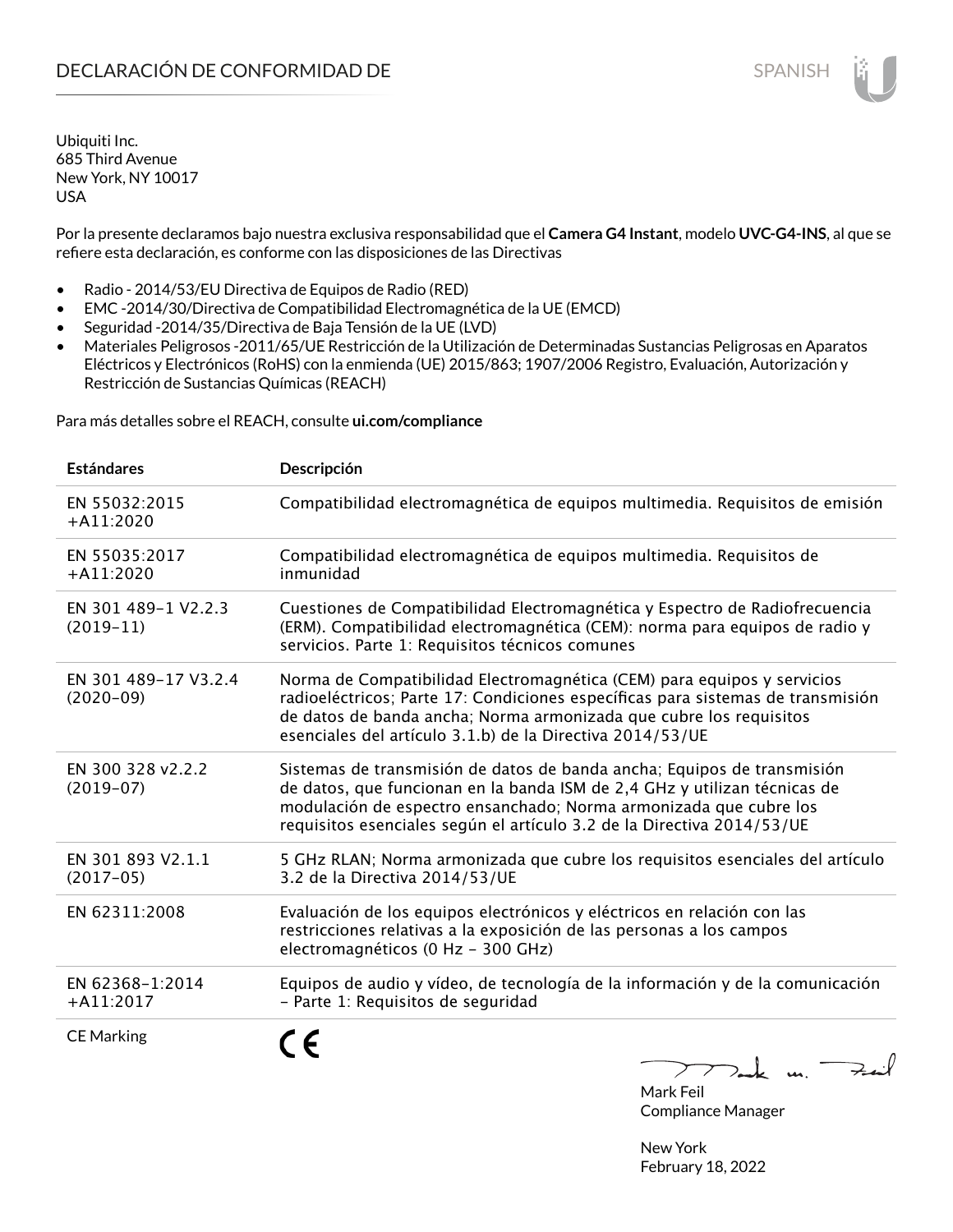## DECLARAȚIA DE CONFORMITATE UE EXECUTE DE ROMANIAN

Ubiquiti Inc. 685 Third Avenue New York, NY 10017 USA

Prin prezenta declarăm sub răspunderea noastră exclusivă că "Camera G4 Instant", modelul UVC-G4-INS, la care se referă această declarație, este în conformitate cu prevederile directivelor următoare:

- Radio 2014/53/EU Radio Equipment Directive (RED) (Directiva UE privind echipamentele radio)
- EMC -2014/30/EU Electromagnetic Compatibility Directive (EMCD) (Directiva UE privind compatibilitatea electromagnetică)
- Siguranță -2014/35/EU Low Voltage Directive (LVD) (Directiva UE privind joasa tensiune)
- Materiale periculoase -2011/65/EU Restriction of the Use of Certain Hazardous Substances in Electrical and Electronic Equipment (RoHS) with amendment (EU) 2015/863 (Directiva UE privind restricția utilizării anumitor substanțe periculoase în echipamentele electrice și electronice (RoHS) cu amendamentele ulterioare); 1907/2006 Registration, Evaluation, Authorization and Restriction of Chemicals (REACH) (Regulamentul Uniunii Europene privind înregistrarea, evaluarea si autorizarea produselor chimice)

Pentru detalii suplimentare referitoare la regulamentul REACH, vă rugăm să consultați site-ul **ui.com/compliance**

| <b>Standarde</b>                    | <b>Descriere</b>                                                                                                                                                                                                                                                                                  |
|-------------------------------------|---------------------------------------------------------------------------------------------------------------------------------------------------------------------------------------------------------------------------------------------------------------------------------------------------|
| EN 55032:2015<br>$+$ A11:2020       | Compatibilitatea electromagnetică a echipamentelor multimedia - Cerințe<br>privind emisiile                                                                                                                                                                                                       |
| EN 55035:2017<br>$+A11:2020$        | Compatibilitatea electromagnetică a echipamentelor multimedia. Cerințe privind<br>imunitatea                                                                                                                                                                                                      |
| EN 301 489-1 V2.2.3<br>$(2019-11)$  | Compatibilitatea electromagnetică și chestiuni legate de spectrul de frecvențe<br>radio (ERM); Standard de compatibilitate electromagnetică (EMC) pentru<br>echipamente și servicii radio; Partea 1: Cerințe tehnice comune                                                                       |
| EN 301 489-17 V3.2.4<br>$(2020-09)$ | Standard de compatibilitate electromagnetică (EMC) pentru echipamente și<br>servicii radio; Partea 17: Condiții specifice pentru sistemele de transmisie<br>a datelor în bandă largă; Standard armonizat privind cerințele esențiale ale<br>articolului 3.1 litera (b) din Directiva 2014/53 / UE |
| EN 300 328 v2.2.2<br>$(2019-07)$    | Sisteme de transmisie pe bandă largă; Echipamente de transmisie de date care<br>funcționează în banda ISM de 2,4 GHz și utilizează tehnici de modulare a benzii<br>largi; Standard armonizat privind cerințele esențiale ale articolului 3.2 din<br>Directiva 2014/53 / UE                        |
| EN 301 893 V2.1.1<br>$(2017-05)$    | RLAN de 5 GHz; Standard armonizat privind cerințele esențiale ale articolului<br>3.2 din Directiva 2014/53 / UE                                                                                                                                                                                   |
| EN 62311:2008                       | Evaluarea echipamentelor electronice și electrice legate de restricțiile expunerii<br>umane la câmpurile electromagnetice (0 Hz - 300 GHz)                                                                                                                                                        |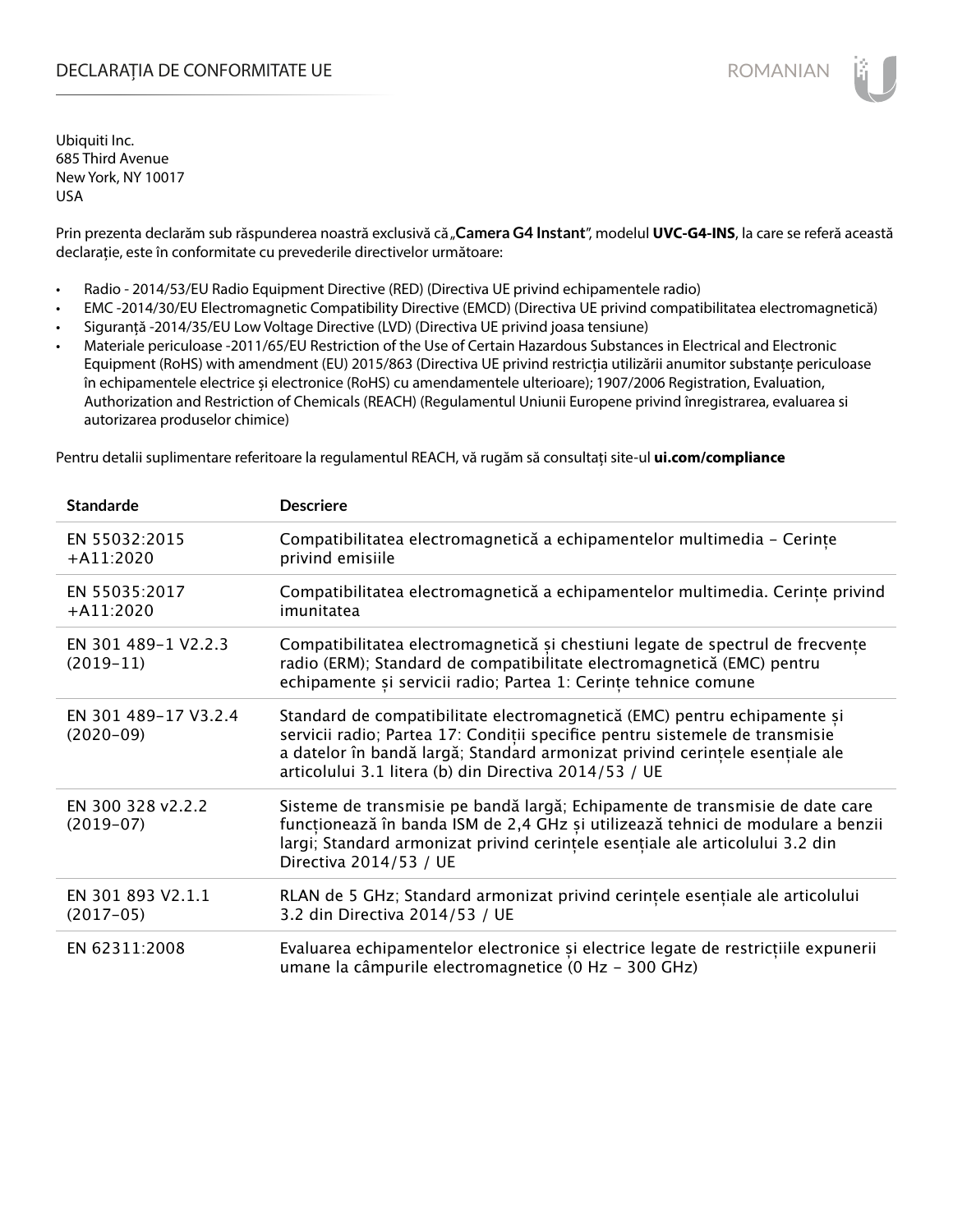

| <b>Standarde</b>               | <b>Descriere</b>                                                                                           |
|--------------------------------|------------------------------------------------------------------------------------------------------------|
| EN 62368-1:2014<br>$+A11:2017$ | Echipamente tehnologice audio / video, informaționale și de comunicații. Partea<br>1: Cerinte de sigurantă |
| <b>CE Marking</b>              | $\epsilon$                                                                                                 |

Mark Feil u. <del>Zuil</del>  $\overline{\phantom{0}}$ 

Compliance Manager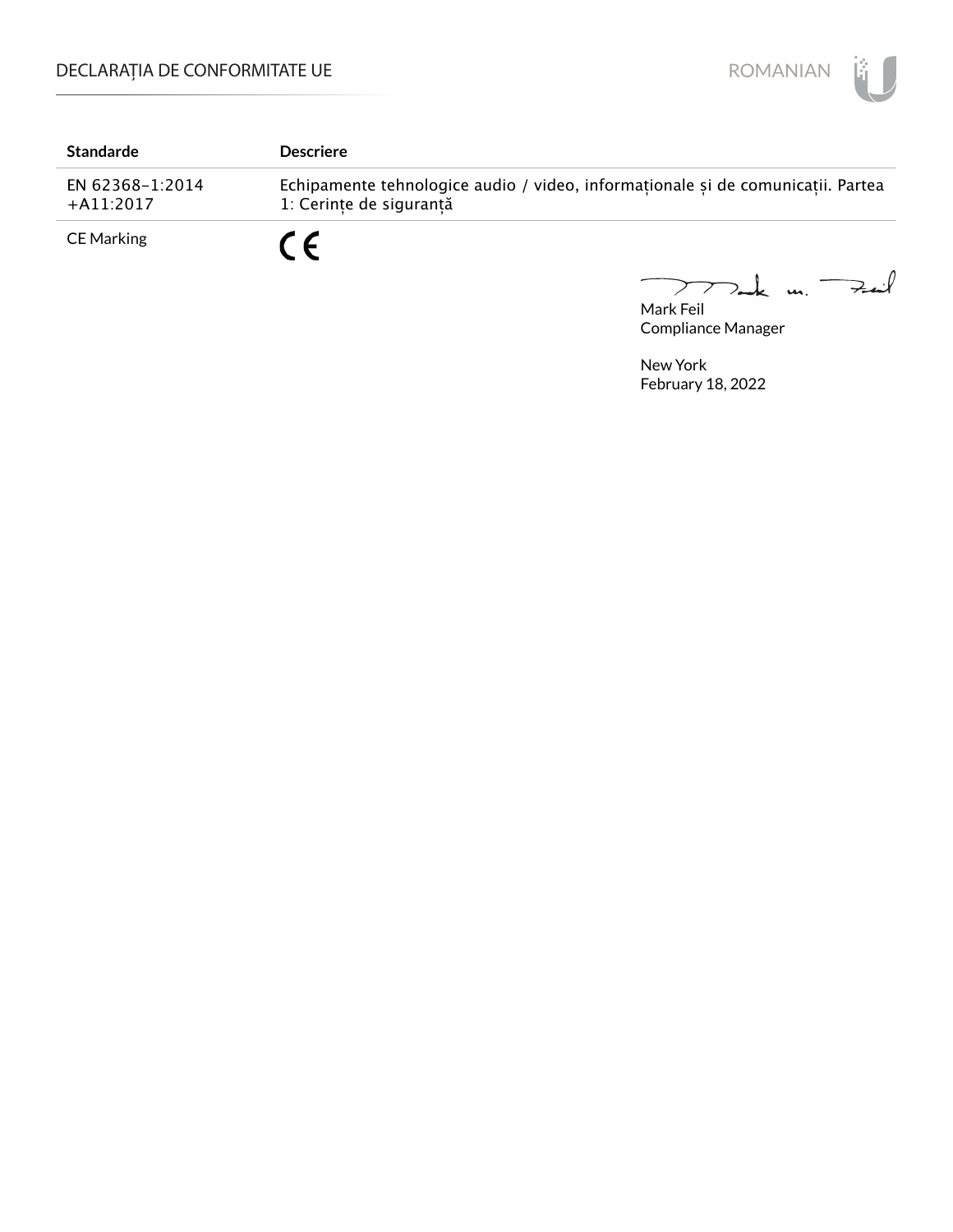# DEKLARACJA ZGODNOŚCI UE POLISH POLISH

Ubiquiti Inc. 685 Third Avenue New York, NY 10017 USA

Niniejszym oświadczam z naszą wyłączną odpowiedzialnością, że **Camera G4 Instant**, model **UVC-G4-INS**, do którego odnosi się niniejsza deklaracja, jest zgodny z przepisami Dyrektyw

- Radio 2014/53/Dyrektywa Sprzętu Radiowego UE (RED)
- EMC -2014/30/Dyrektywa Zgodności Elektromagnetycznej UE (EMCD)
- Bezpieczeństwo -2014/35/Dyrektywa Niskiego Napięcia UE (LVD)
- Materiały Niebezpieczne -2011/65/Restrykcje Dotyczące Użycia NIektórych Niebezpiecznych Substancji w Sprzęcie Elektrycznym i Elektronicznym UE (RoHS) ze zmianą (UE) 2015/863; 1907/2006 Rejestracja, Ocena, Zezwolenie i Restrykcje Dotyczące Chemikaliów (REACH)

Aby uzyskać dodatkowe informacje REACH, należy przejść do **ui.com/compliance**

| Normy                               | <b>Opis</b>                                                                                                                                                                                                                                                         |
|-------------------------------------|---------------------------------------------------------------------------------------------------------------------------------------------------------------------------------------------------------------------------------------------------------------------|
| EN 55032:2015<br>$+A11:2020$        | Kompatybilność elektromagnetyczna sprzętu multimedialnego – Wymagania<br>emisyjne                                                                                                                                                                                   |
| EN 55035:2017<br>$+A11:2020$        | Kompatybilność elektromagnetyczna sprzętu multimedialnego — Wymagania<br>odporności                                                                                                                                                                                 |
| EN 301 489-1 V2.2.3<br>$(2019-11)$  | Kompatybilność elektromagnetyczna i Zagadnienia widma Radiowego (ERM);<br>Standard Kompatybilności ElektroMagnetycznej (EMC) dla sprzętu radiowego i<br>usług; Część 1: Typowe wymagania techniczne                                                                 |
| EN 301 489-17 V3.2.4<br>$(2020-09)$ | Standard Kompatybilności ElektroMagnetycznej (EMC) dla sprzętu radiowego<br>i usług; Część 17: Szczególne warunki dla Szerokopasmowych Systemów<br>Transmisji Danych; Norma zharmonizowana obejmująca zasadnicze wymagania<br>art. 3.1 lit. b) dyrektywy 2014/53/UE |
| EN 300 328 v2.2.2<br>$(2019-07)$    | Szerokopasmowe systemy transmisji; Szprzęt transmisji danych działający w<br>paśmie 2,4 GHz ISM i używający szerokopasmowe techniki modulacyjne; Norma<br>zharmonizowana obejmująca zasadnicze wymagania artykułu 3.2 dyrektywy<br>2014/53/UE                       |
| EN 301 893 V2.1.1<br>$(2017-05)$    | 5 GHz RLAN; Norma zharmonizowana obejmująca zasadnicze wymagania<br>artykułu 3.2 dyrektywy 2014/53/UE                                                                                                                                                               |
| EN 62311:2008                       | Oszacowanie elektronicznego i elektrycznego sprzętu związanego z<br>ograniczeniami narażenia ludzi na pola elektromagnetyczne (0 Hz - 300 GHz)                                                                                                                      |
| EN 62368-1:2014<br>$+A11:2017$      | Audio/wideo, sprzęt technologii informatycznej i komunikacyjnej - Część 1:<br>Wymagania dotyczące bezpieczeństwa                                                                                                                                                    |
| <b>CE Marking</b>                   |                                                                                                                                                                                                                                                                     |

 $k$  un  $\rightarrow$ 

Mark Feil Compliance Manager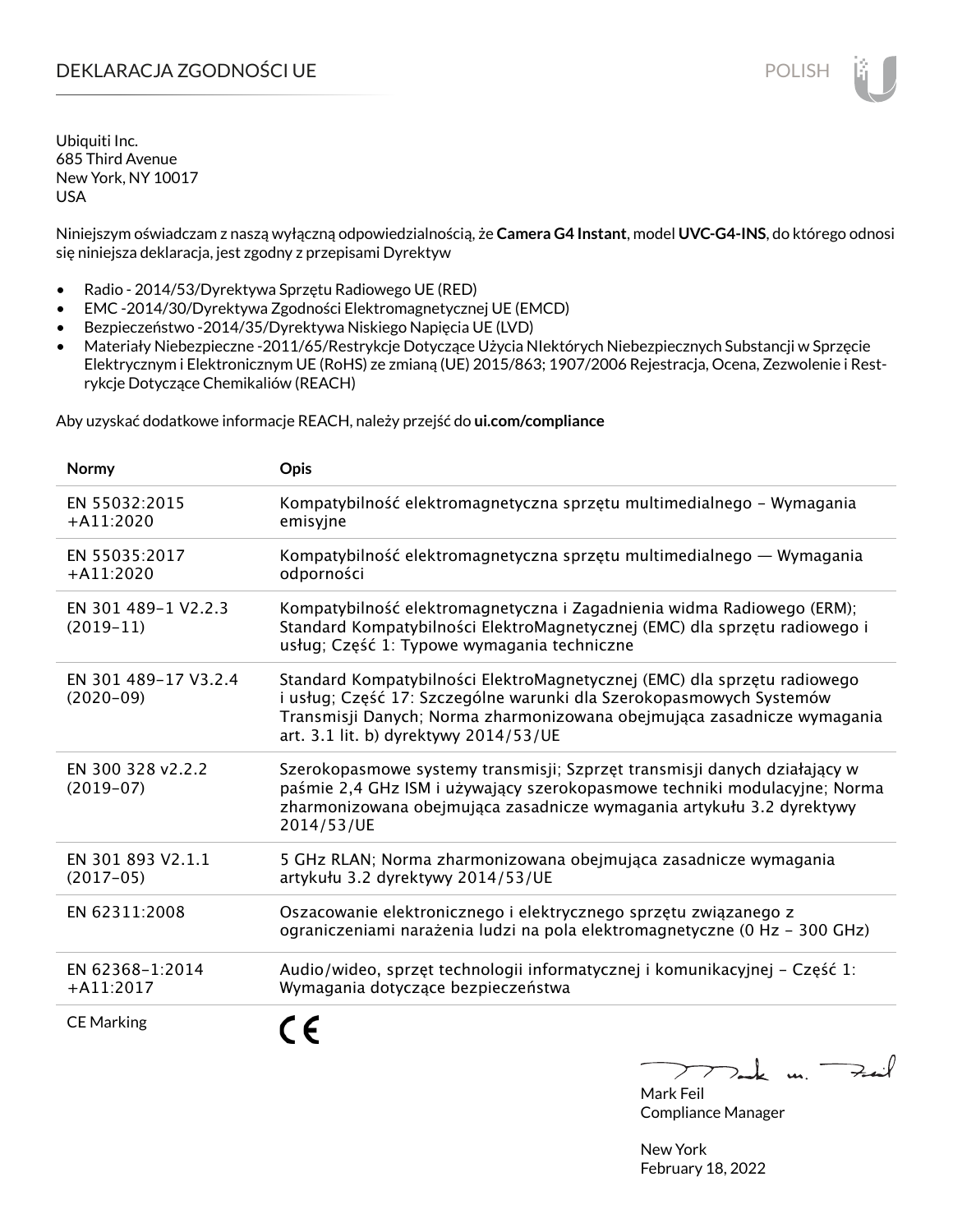# I**ZJAVA EU O SKLADNOSTI** SLOVENIAN

Ubiquiti Inc. 685 Third Avenue New York, NY 10017 USA

S tem dokumentom na lastno odgovornost izjavljamo, da je naprava **Camera G4 Instant**, model **UVC-G4-INS**, na katerega se ta izjava nanaša, v skladu z določbami naslednjih direktiv:

- Radio 2014/53/EU Direktiva o radijski opremi (RED)
- EMC -2014/30/EU Direktiva o elektromagnetni združljivosti (EMCD)
- Varnost -2014/35/EU Direktiva o nizkonapetostni opremi (LVD)
- Nevarne snovi -2011/65/EU Direktiva o omejevanju uporabe nekaterih nevarnih snovi v električni in elektronski opremi (RoHS) s spremembo (EU) 2015/863; 1907/2006 Uredba o registraciji, evalvaciji, avtorizaciji in omejevanju kemikalij (REACH)

Več podrobnosti o REACH uredbi si poglejte na **ui.com/compliance**

| Standardi                           | <b>Opis</b>                                                                                                                                                                                                                                       |
|-------------------------------------|---------------------------------------------------------------------------------------------------------------------------------------------------------------------------------------------------------------------------------------------------|
| EN 55032:2015<br>$+$ A11:2020       | Elektromagnetna združljivost večpredstavnostne opreme - Zahteve glede<br>elektromagnetnega sevanja                                                                                                                                                |
| EN 55035:2017<br>$+A11:2020$        | Elektromagnetna združljivost večpredstavnostne opreme - Zahteve za<br>odpornost opreme                                                                                                                                                            |
| EN 301 489-1 V2.2.3<br>$(2019-11)$  | Elektromagnetna združljivost in zadeve v zvezi z radijskim spektrom (ERM) -<br>Standard elektromagnetne združljivosti (EMC) za radijsko opremo in storitve -<br>1. del: Splošne tehnične zahteve                                                  |
| EN 301 489-17 V3.2.4<br>$(2020-09)$ | Standard elektromagnetne združljivosti (EMC) za radijsko opremo in storitve<br>- 17. del: Posebni pogoji za širokopasovne sisteme za prenos podatkov -<br>Harmonizirani standard, ki zajema bistvene zahteve člena 3.1(b) direktive<br>2014/53/EU |
| EN 300 328 v2.2.2<br>$(2019-07)$    | Širokopasovni prenosni sistemi – Oprema za prenos podatkov v frekvenčnem<br>pasu 2,4 GHz ISM, ki uporablja širokopasovne modulacijske tehnike -<br>Harmonizirani standard, ki zajema bistvene zahteve člena 3.2 direktive<br>2014/53/EU           |
| EN 301 893 V2.1.1<br>$(2017-05)$    | 5 GHz RLAN - Harmonizirani standard, ki zajema bistvene zahteve člena 3.2<br>direktive 2014/53/EU                                                                                                                                                 |
| EN 62311:2008                       | Ocena elektronske in električne opreme glede omejevanja izpostavljenosti ljudi<br>elektromagnetnim sevanjem (0 Hz - 300 GHz)                                                                                                                      |
| EN 62368-1:2014<br>$+$ A11:2017     | Oprema za avdio/video, informacijsko in komunikacijsko tehnologijo - 1. del:<br>Varnostne zahteve                                                                                                                                                 |
| <b>CE Marking</b>                   | €                                                                                                                                                                                                                                                 |

 $-k$  un  $\rightarrow$  $\triangleright$  $\overline{\phantom{a}}$ 

Mark Feil Compliance Manager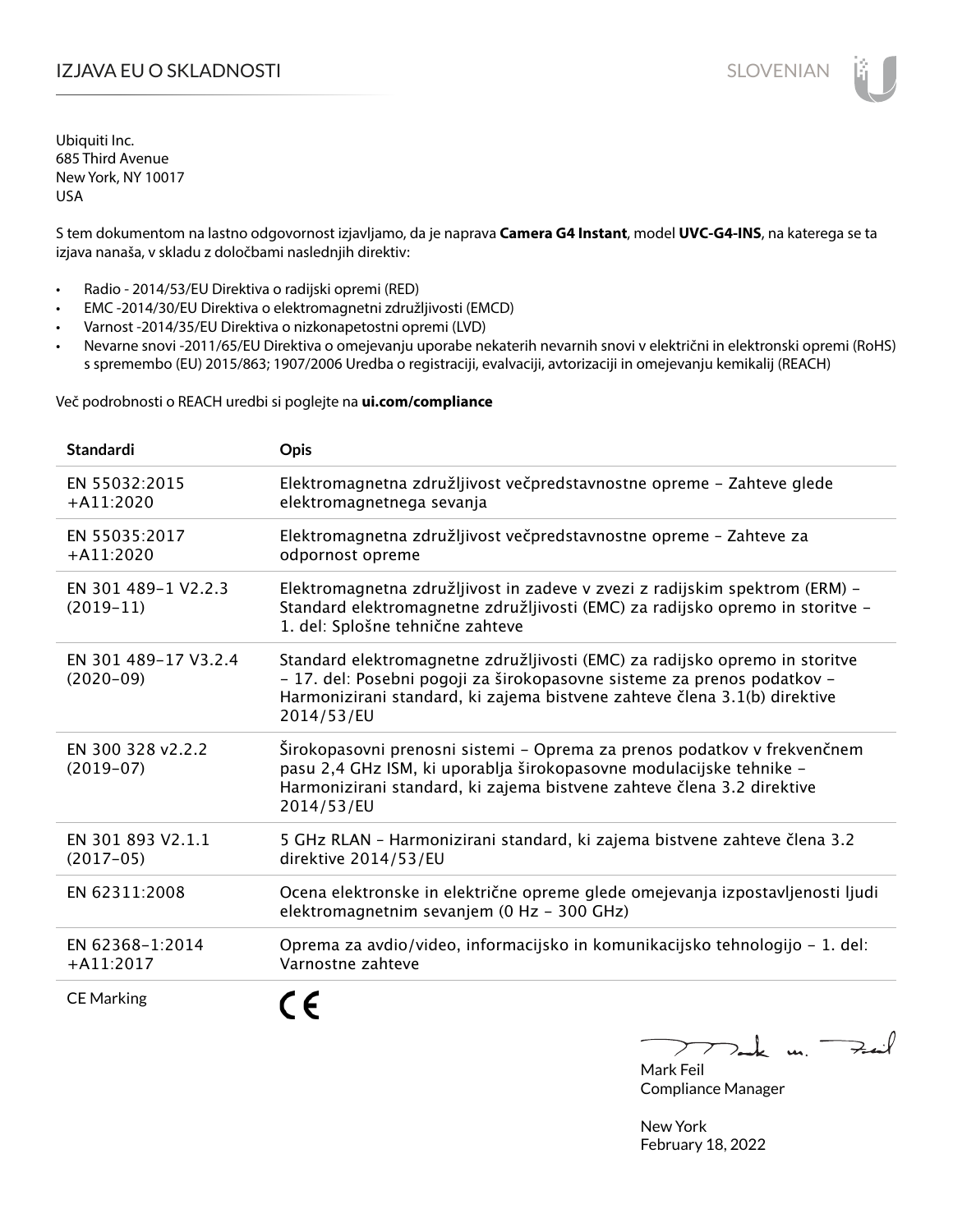Διά του παρόντος δηλώνουμε με αποκλειστική ευθύνη μας ότι το **Camera G4 Instant**, μοντέλο **UVC-G4-INS**, στο οποίο αναφέρεται η παρούσα δήλωση, είναι σύμφωνο με τις διατάξεις των Οδηγιών

- Ραδιοεξοπλισμός Οδηγία Ραδιοεξοπλισμού (RED) 2014/53/ΕΕ
- EMC Οδηγία Ηλεκτρομαγνητικής Συμβατότητας (EMCD) 2014/30/ΕΕ
- Ασφάλεια Οδηγία Χαμηλής Τάσης (LVD) 2014/35/ΕΕ
- Επικίνδυνα Υλικά Περιορισμός της Χρήσης Ορισμένων Επικίνδυνων Ουσιών σε Ηλεκτρικό και Ηλεκτρονικό Εξοπλισμό (RoHS) 2011/65/ΕΕ με τροποποίηση (ΕΕ) 2015/863. Καταχώριση, Αξιολόγηση, Εξουσιοδότηση και Περιορισμός Χημικών Ουσιών (REACH) 1907/2006

Για περισσότερες λεπτομέρειες σχετικά με το REACH, παρακαλούμε ανατρέξτε στη διεύθυνση **ui.com/compliance**

| Πρότυπα                             | Περιγραφή                                                                                                                                                                                                                                                              |
|-------------------------------------|------------------------------------------------------------------------------------------------------------------------------------------------------------------------------------------------------------------------------------------------------------------------|
| EN 55032:2015<br>$+$ A11:2020       | Ηλεκτρομαγνητική συμβατότητα εξοπλισμού πολυμέσων - Απαιτήσεις<br>εκπομπών                                                                                                                                                                                             |
| EN 55035:2017<br>$+$ A11:2020       | Ηλεκτρομαγνητική συμβατότητα εξοπλισμού πολυμέσων - Απαιτήσεις<br>θωράκισης                                                                                                                                                                                            |
| EN 301 489-1 V2.2.3<br>$(2019-11)$  | Ηλεκτρομαγνητική συμβατότητα και Θέματα Ραδιοφάσματος (ERM). Πρότυπο<br>ηλεκτρομαγνητικής συμβατότητας (EMC) για ραδιοεξοπλισμό και υπηρεσίες.<br>Μέρος 1: Κοινές τεχνικές απαιτήσεις                                                                                  |
| EN 301 489-17 V3.2.4<br>$(2020-09)$ | Πρότυπο ηλεκτρομαγνητικής συμβατότητας (ΕΜC) για ραδιοεξοπλισμό και<br>υπηρεσίες. Μέρος 17: Ειδικοί όροι για Συστήματα Μετάδοσης Δεδομένων<br>Ευρείας Ζώνης · Εναρμονισμένο Πρότυπο που καλύπτει τις βασικές<br>απαιτήσεις του άρθρου 3.1 (β) της Οδηγίας 2014/53 / ΕΕ |
| EN 300 328 v2.2.2<br>$(2019-07)$    | Ευρυζωνικά συστήματα μετάδοσης. Εξοπλισμός μετάδοσης δεδομένων<br>που λειτουργεί στη ζώνη ISM 2,4 GHz και χρησιμοποιεί ευρυζωνικές<br>τεχνικές διαμόρφωσης. Εναρμονισμένο πρότυπο που καλύπτει τις βασικές<br>απαιτήσεις του άρθρου 3.2 της Οδηγίας 2014/53 / ΕΕ       |
| EN 301 893 V2.1.1<br>$(2017-05)$    | 5 GHz RLAN. Εναρμονισμένο Πρότυπο που καλύπτει τις βασικές απαιτήσεις<br>του άρθρου 3.2 της Οδηγίας 2014/53/ΕΕ                                                                                                                                                         |
| EN 62311:2008                       | Αξιολόγηση ηλεκτρονικού και ηλεκτρικού εξοπλισμού που σχετίζεται με<br>περιορισμούς έκθεσης στον άνθρωπο για ηλεκτρομαγνητικά πεδία (0 Hz –<br>300 GHz)                                                                                                                |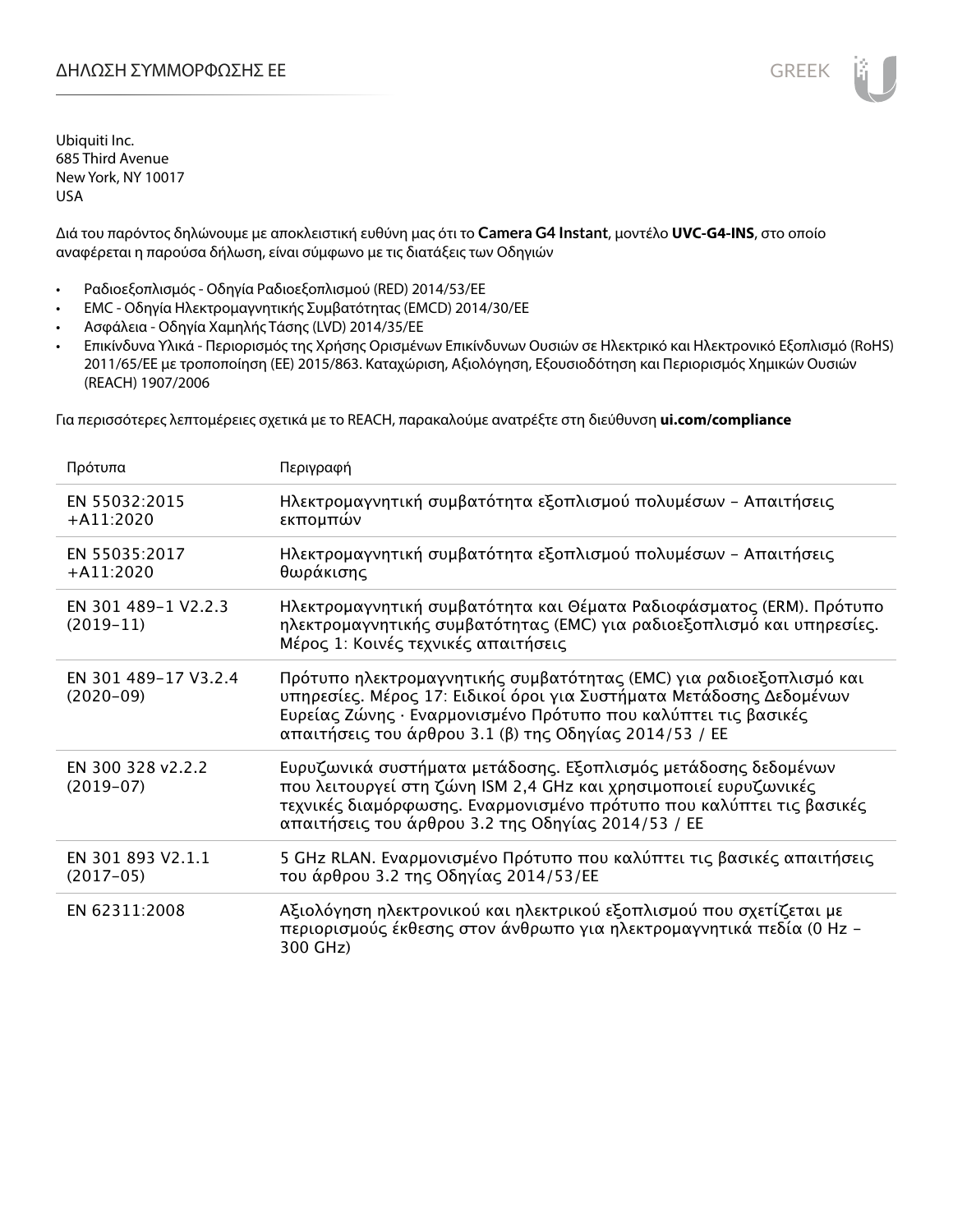

| Πρότυπα                         | Περιγραφή                                                                                             |
|---------------------------------|-------------------------------------------------------------------------------------------------------|
| EN 62368-1:2014<br>$+$ A11:2017 | Εξοπλισμός τεχνολογίας ήχου/εικόνας, πληροφορικής και επικοινωνιών -<br>Μέρος 1: Απαιτήσεις ασφάλειας |
| CE Marking                      | r c                                                                                                   |

Mark Feil<br>Mark Feil 

Compliance Manager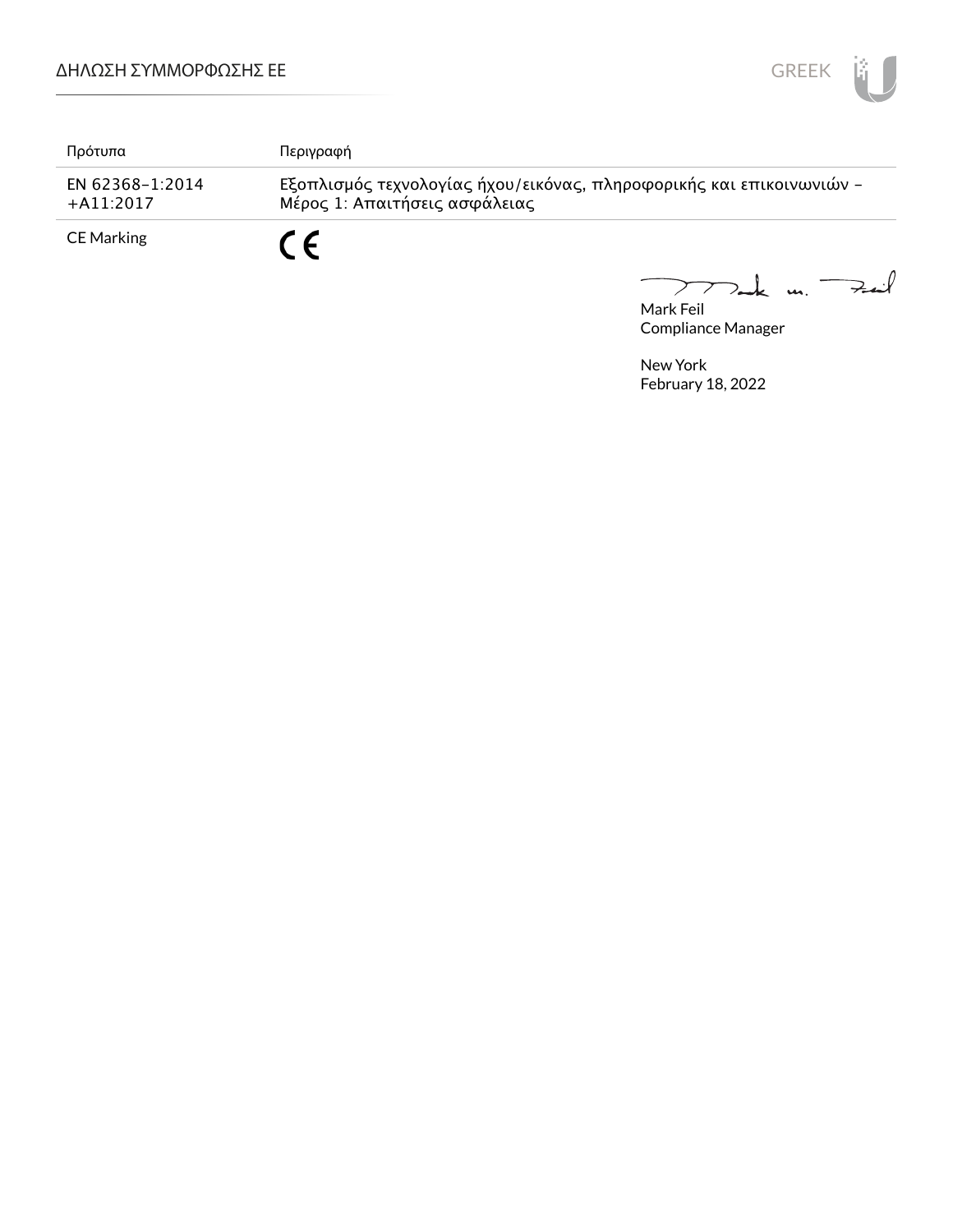# EÚ VYHLÁSENIE O SÚHLASE SLOVAK SLOVAK

Ubiquiti Inc. 685 Third Avenue New York, NY 10017 USA

Týmto prehlasuje, na našu výlučnú zodpovednosť, že **Camera G4 Instant**, model **UVC-G4-INS**, ktorého sa toto vyhlásenie týka, je v súlade s ustanoveniami Smerníc

- Rádio 2014/53/EÚ Smernica o Rádiových Zariadeniach (RED)
- EMC -2014/30/EÚ Smernica o Elektromagnetickej Kompatibilite (EMCD)
- Bezpečnosť -2014/35/EÚ Smernica o Nízkom Napätí (LVD)
- Nebezpečné Materiály -2011/65/EÚ Obmedzenie Používania Určitých Nebezpečných Látok v Elektrických a Elektronických Zariadeniach (RoHS) s dodatkom (EÚ) 2015/863; 1907/2006 Registrácia, Hodnotenie, Autorizácia a Obmedzenie chemikálií (REACH)

Ďalšie informácie o REACH môžete nájsť na **ui.com/compliance**

| <b>Standardy</b>                    | <b>Popis</b>                                                                                                                                                                                                                                                 |
|-------------------------------------|--------------------------------------------------------------------------------------------------------------------------------------------------------------------------------------------------------------------------------------------------------------|
| EN 55032:2015<br>$+A11:2020$        | Elektromagnetická kompatibilita multimediálnych zariadení - emisné<br>požiadavky                                                                                                                                                                             |
| EN 55035:2017<br>$+A11:2020$        | Elektromagnetická kompatibilita multimediálnych zariadení - Požiadavky na<br>odolnosť                                                                                                                                                                        |
| EN 301 489-1 V2.2.3<br>$(2019-11)$  | Elektromagnetická kompatibilita a záležitosti rádiového spektra (ERM). Norma<br>elektromagnetickej kompatibility (EMC) pre rádiové zariadenia a služby:<br>Spoločné technické požiadavky                                                                     |
| EN 301 489-17 V3.2.4<br>$(2020-09)$ | Norma elektromagnetickej kompatibility (EMC) na rádiové zariadenia a služby.<br>17. časť: Osobitné podmienky pre širokopásmové systémy prenosu dát.<br>Harmonizovaná norma vzťahujúca sa na základné požiadavky článku 3.1 písm.<br>b) smernice $2014/53/EU$ |
| EN 300 328 v2.2.2<br>$(2019-07)$    | Širokopásmové prenosové systémy. Zariadenia na prenos údajov pracujúce<br>v pásme ISM 2,4 GHz a používajúce širokopásmové modulačné techniky.<br>Harmonizovaná norma vzťahujúca sa na základné požiadavky článku 3.2<br>smernice 2014/53/EÚ                  |
| EN 301 893 V2.1.1<br>$(2017-05)$    | 5 GHz RLAN; harmonizovaná norma vzťahujúca sa na základné požiadavky<br>článku 3.2 smernice 2014/53/EÚ                                                                                                                                                       |
| EN 62311:2008                       | Posudzovanie elektronických a elektrických zariadení v súvislosti s<br>obmedzeniami vystavenia ľudí elektromagnetickým poliam (0 Hz - 300 GHz)                                                                                                               |
| EN 62368-1:2014<br>$+A11:2017$      | Zariadenia audio/video, informačnej a komunikačnej technológie – časť 1:<br>Bezpečnostné požiadavky                                                                                                                                                          |
| <b>CE Marking</b>                   |                                                                                                                                                                                                                                                              |

Dank un Zuil

Mark Feil Compliance Manager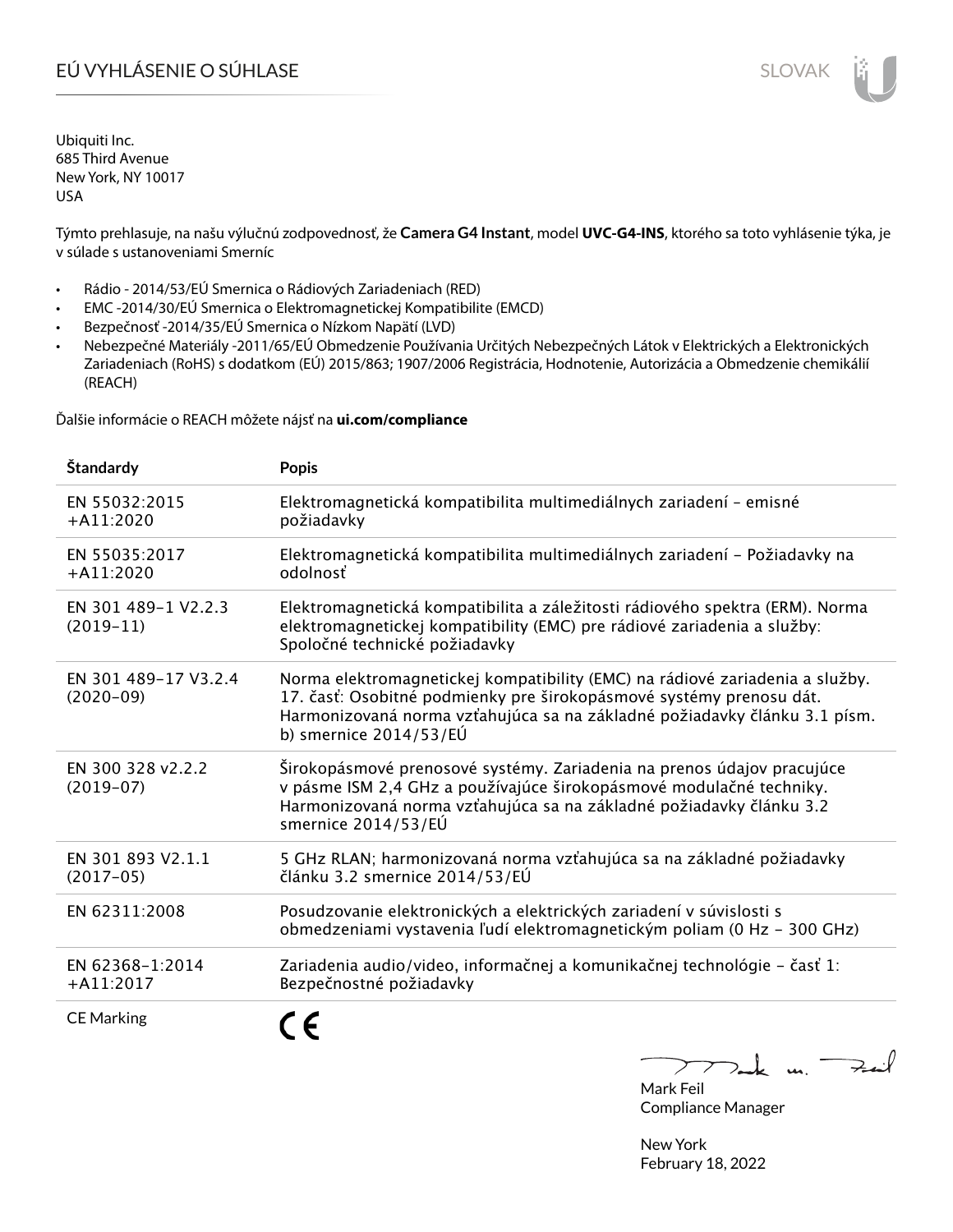# ES ATBILSTĪBAS DEKLARĀCIJA LATVIAN

Ubiquiti Inc. 685 Third Avenue New York, NY 10017 USA

Vienīgi uz savu atbildību deklarējam, ka iekārtas "**Camera G4 Instant**" modelis "**UVC-G4-INS**", uz ko attiecas šī deklarācija, atbilst šādu direktīvu noteikumiem:

- radio 2014/53/ES Radioiekārtu direktīva (RED);
- elektromagnētiskā saderība 2014/30/ES Elektromagnētiskās saderības direktīva (EMCD);
- drošība 2014/35/ES Zemsprieguma direktīva (LVD);
- bīstami materiāli 2011/65/ES Atsevišķu bīstamu ķīmisko vielu izmantošanas ierobežojumi elektriskajās un elektroniskajās iekārtās (RoHS) ar grozījumu (ES) 2015/863; 1907/2006 Ķīmisko vielu reģistrēšana, novērtēšana, atļaušana un ierobežošana (REACH).

Papildinformāciju par REACH lūdzam skatīt tīmekļa vietnē **ui.com/compliance**

| <b>Standarti</b>                    | <b>Apraksts</b>                                                                                                                                                                                                                                             |
|-------------------------------------|-------------------------------------------------------------------------------------------------------------------------------------------------------------------------------------------------------------------------------------------------------------|
| EN 55032:2015<br>$+A11:2020$        | Multivides iekārtu elektromagnētiskā saderība - Emisijai piemērojamās prasības                                                                                                                                                                              |
| EN 55035:2017<br>$+A11:2020$        | Multivides iekārtu elektromagnētiskā saderība - Traucējumnoturības prasības                                                                                                                                                                                 |
| EN 301 489-1 V2.2.3<br>$(2019-11)$  | Elektromagnētiskā saderība un radiofrekvenču spektra jautājumi (ERM);<br>Elektromagnētiskās saderības (EMS) standarts radioiekārtām un dienestiem; 1.<br>daļa: Vispārējās tehniskās prasības                                                                |
| EN 301 489-17 V3.2.4<br>$(2020-09)$ | Elektromagnētiskās saderības (EMS) standarts radioiekārtām un dienestiem;<br>17. daļa: Īpašie nosacījumi platjoslas datu pārraides sistēmām; Saskaņotais<br>standarts, kas atbilst Direktīvas 2014/53/ES 3. panta 1. punkta b) apakšpunkta<br>pamatprasībām |
| EN 300 328 v2.2.2<br>$(2019-07)$    | Platjoslas pārraides sistēmas; Datu pārraides iekārtas, kas darbojas 2,4 GHz<br>ISM joslā un izmanto platjoslas modulācijas paņēmienus; Saskaņotais standarts,<br>kas atbilst Direktīvas 2014/53/ES 3. panta 2. punkta pamatprasībām                        |
| EN 301 893 V2.1.1<br>$(2017-05)$    | 5 GHz RLAN; Saskanotais standarts, kas atbilst Direktīvas 2014/53/ES 3. panta<br>2. punkta pamatprasībām                                                                                                                                                    |
| EN 62311:2008                       | Elektronisko un elektrisko iekārtu novērtēšana attiecībā uz ierobežojumiem 0<br>Hz-300 GHz elektromagnētisko lauku iedarbībai uz cilvēkiem                                                                                                                  |
| EN 62368-1:2014<br>$+A11:2017$      | Audio/video, informācijas un komunikācijas tehnoloģiju aprīkojums - 1. daļa:<br>Drošības prasības                                                                                                                                                           |
| <b>CE Marking</b>                   |                                                                                                                                                                                                                                                             |

 $k$  un  $\rightarrow$  $\rightarrow$  $\mathcal{L}$ Mark Feil

Compliance Manager